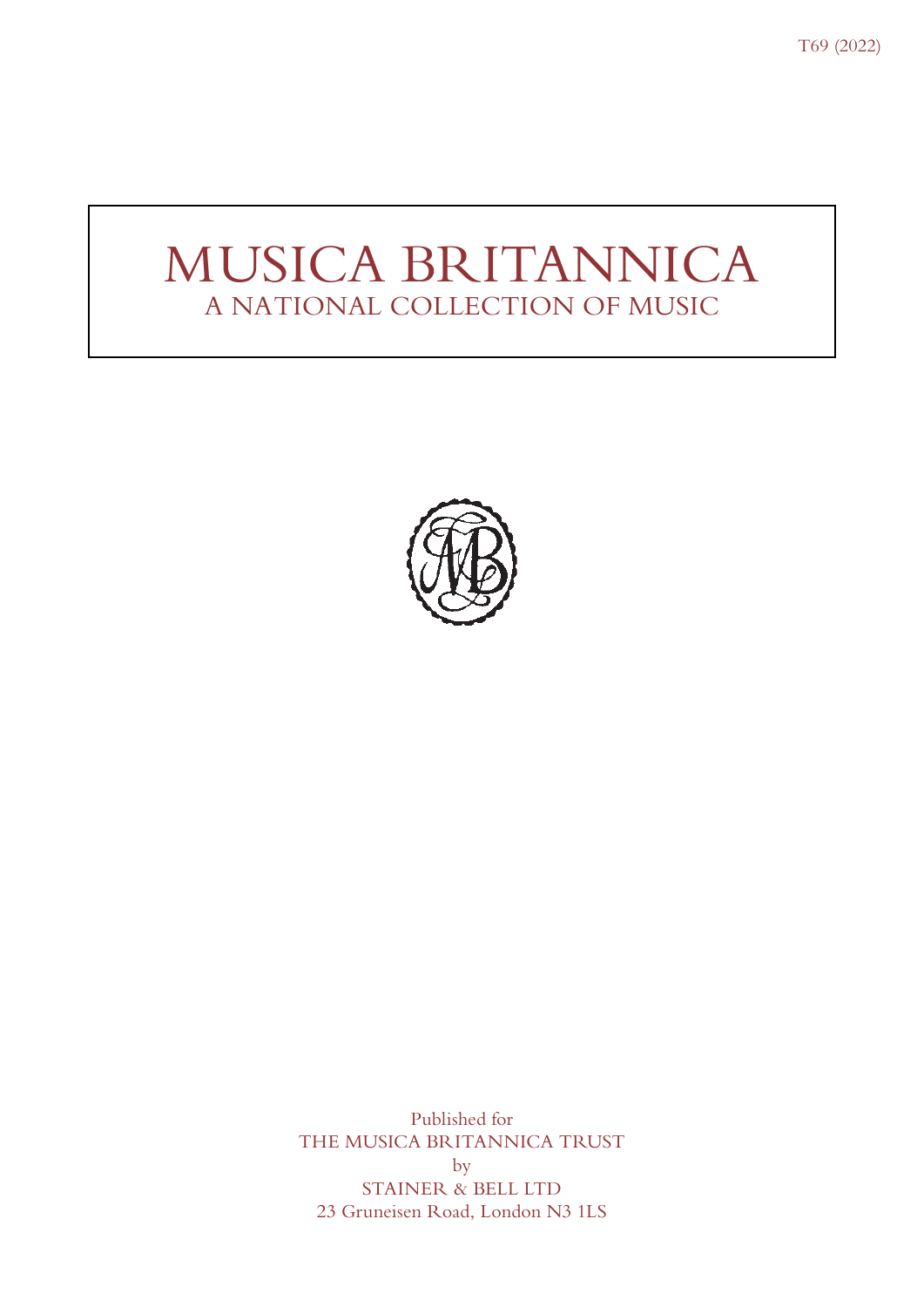# MUSICA BRITANNICA A NATIONAL COLLECTION OF MUSIC



Musica Britannica, founded in 1951 as a national record of the British contribution to music, is today recognised as one of the world's outstanding library collections, with an unrivalled range and authority making it an indispensable resource both for performers and scholars.

This catalogue provides a full listing of volumes with a brief description of contents. Full lists of contents can be obtained by quoting the *CON* or *ASK* sheet number given. Where performing material is shown as available for rental full details are given in our Rental Catalogue (T66) which may be obtained by contacting our Hire Library Manager (hire  $@$ stainer.co.uk). This catalogue is also available online at www.stainer.co.uk.

Many of the Chamber Music volumes have performing parts available separately and you will find these listed in the section at the end of this catalogue. This section also lists other offprints and popular performing editions available for sale. If you do not see what you require listed in this section we can also offer authorised photocopies of any individual items published in the series through our 'Made-to-Order' service. Our Archive Department (archive@stainer.co.uk) will be pleased to help with enquiries and requests. In addition, choirs now have the opportunity to purchase individual choral titles from selected volumes of the series as **Adobe Acrobat PDF** files via the Stainer & Bell website. Please see page 19 for full details.

Subscription to the series may begin with any volume and can be cancelled in writing at any time. Subscribers receive a discount of 10%. If commitment to a subscription is impossible single volumes may be purchased at the full retail price at any time. Special offers and flexible packages are also available. Details available from the publisher.

Prices, shown in £ sterling, are recommended retail prices exclusive of carriage and are applicable from 1 January 2022. Prices and carriage charges are subject to change without notice. If you are unable to obtain these publications through your usual sheet music provider, titles can be supplied directly by the publisher if ordered via our secure online ordering system on our website (www.stainer.co.uk) or by telephone or email. Carriage and handling will be charged at our standard rates based on your location.

Should our publications cease to be zero-rated in the UK for VAT purposes during the currency of this catalogue, VAT will be charged in addition to the price shown.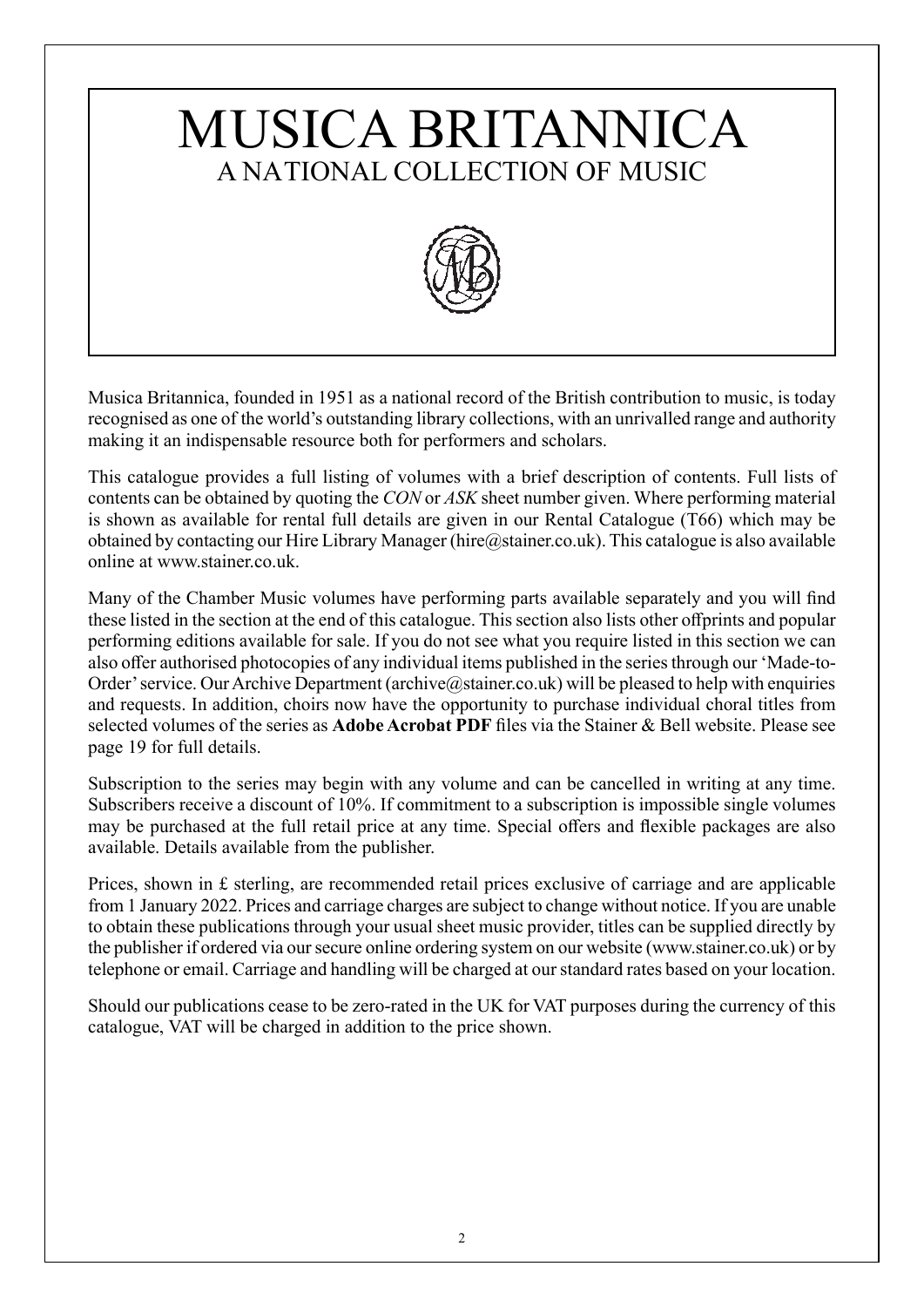#### **I The Mulliner Book**

Edited by John Caldwell

Of an iconic status in the historiography of British Music, *The Mulliner Book* was published in a completely new edition in the 60th anniversary year of Musica Britannica. A major source of 16th-century keyboard music, it is also a compilation of music for cittern and gittern, plus a short vocal piece by Mulliner himself, available for the first time complete in one volume with a detailed commentary. First published in 2011. **MB1** *ASK 23* **£106.00**

**II Cupid and Death Matthew LOCKE and Christopher GIBBONS** Edited by Edward J Dent

Today's revival of interest in 17th-century English music-theatre owes much to pioneering early Musica Britannica volumes which made available for the first time authoritative editions of works such as James Shirley's *Cupid and Death*, an important example of the Renaissance masque tradition surviving from this period. Performing material is available for rental.

First published in 1951, revised 1965. **MB2** *ASK 14* **£72.00**

#### **III The Masque of Comus Thomas ARNE** Edited by Julian Herbage

John Dalton's stage adaptation of Milton's *Comus*, with music by Thomas Arne, held the 18th-century stage for half a century in various forms. MB3 presents the complete text and music as first produced at Drury Lane Theatre in March 1738. Performing material is available for rental. First published in 1951, reprinted 1965.

#### **MB3 £96.00**

#### **IV Mediaeval Carols**

Edited by John Stevens

This classic collection of extant musical settings of 15th-century English, macaronic and Latin carol texts was first revised by John Stevens himself, in the light of observations made by Manfred Bukofzer and Richard L. Greene. Its new, third edition, prepared by David Fallows, recognises the completeness and precision of the original volume, but with significant adjustments of the music to reflect greater textual accuracy, and a fuller understanding of the style resulting from six decades of further research. First published in 1952, revised 1958, reprinted 1970 and 1976, and revised 2018.<br>MB4

| MB4 | ASK 8 | £103.00 |
|-----|-------|---------|
|     |       |         |

#### **V Keyboard Music Thomas TOMKINS** Edited by Stephen Tuttle

Previously revised over 40 years ago, MB's first singlecomposer collection retains much of Stephen Tuttle's original work in its new third edition, and that of its first reviser Thurston Dart. The latest emendations and amplifications, prepared by John Irving, reflect four decades of continuing evaluation of the holograph source preserved in the Bibliothèque Nationale, Paris, and correct various errors discerned both in the manuscript and printed text in the intervening period.

First published in 1955, revised 1964 and 2010. **MB5** *ASK 35* **£90.00**

### **VI Ayres for Four Voices John DOWLAND**

Edited by David Greer This completely new edition of a popular MB volume presents Dowland's 65 ayres for SATB and lute in original note values, and features the lute part both in tablature and staff notation. The volume includes *The First Booke of Songes or Ayres* (1597), *The Second Booke of Songs or Ayres* (1600), *The Third and Last Booke of Songs or Aires*

(1603) and *A Pilgrimes Solace* (1612). First published in 2000, reprinted with corrections 2019.

**MB6** *ASK 52* **£105.00**

#### **VII Anthems I: Coronation & Verse Anthems John BLOW**

Edited by Anthony Lewis & H Watkins Shaw The contents include anthems for the coronation of James II and for the coronation of William and Mary, plus three anthems with strings. Musica Britannica's collections of his work have done much to increase our appreciation of this influential figure in 17th-century English music. String parts for four of the anthems are available for rental. First published in 1953, revised 1969 and reprinted with corrections 1986.

**MB7** *ASK 49* **£73.00**

#### **VIII Complete Works John DUNSTABLE**

Edited by Manfred Bukofzer

A milestone in 20th-century musicology when first published and the standard edition ever since, this volume presents the surviving sacred and secular output of this renowned medieval English composer whose genius was recognised throughout Europe.

First published in 1953, revised 1970 and reprinted 1983.

| MB8 | ASK 81 | £96.00 |
|-----|--------|--------|
|     |        |        |

#### **IX Jacobean Consort Music**

Edited by William Coates & Thurston Dart A rich anthology of fantasias and dances for 'whole' consorts of two to six parts, by 34 composers from Adson to Wilbye – and Anon. There is also a substantial section containing music for strings and keyboards, and another of music for division viol and lyra viol.

First published in 1955, revised 1962 and reprinted with corrections 1971. Further reprint 1977.

| MB9 | ASK 9 | £96.00 |
|-----|-------|--------|
|     |       |        |

### **X The Eton Choirbook I**

Edited by Frank Harrison An epic transcription of this most important document

of late 15th-century choral music; Volume I contains polyphonic antiphons by Browne, Cornysh, Davy, Horwood, Kellyk, Lambe, Sturton and Wylkynson. First published in 1956, revised 1967 and reprinted with corrections 1983. **MB10** *ASK 16* **£90.00**

**XI The Eton Choirbook II**

Edited by Frank Harrison 18 late 15th-century polyphonic antiphons by Banester, Browne, Cornysh, Davy, Fawkyner, Fayrfax, Hampton, Hacomplaynt, Horwood, Huchyn, Hygons, Sutton and Wylkynson. The latest edition, prepared by David Fallows, more accurately reflects the coloration of the original manuscript.

First published in 1958, revised 1973 and 2002. **MB11** *ASK 16* **£90.00**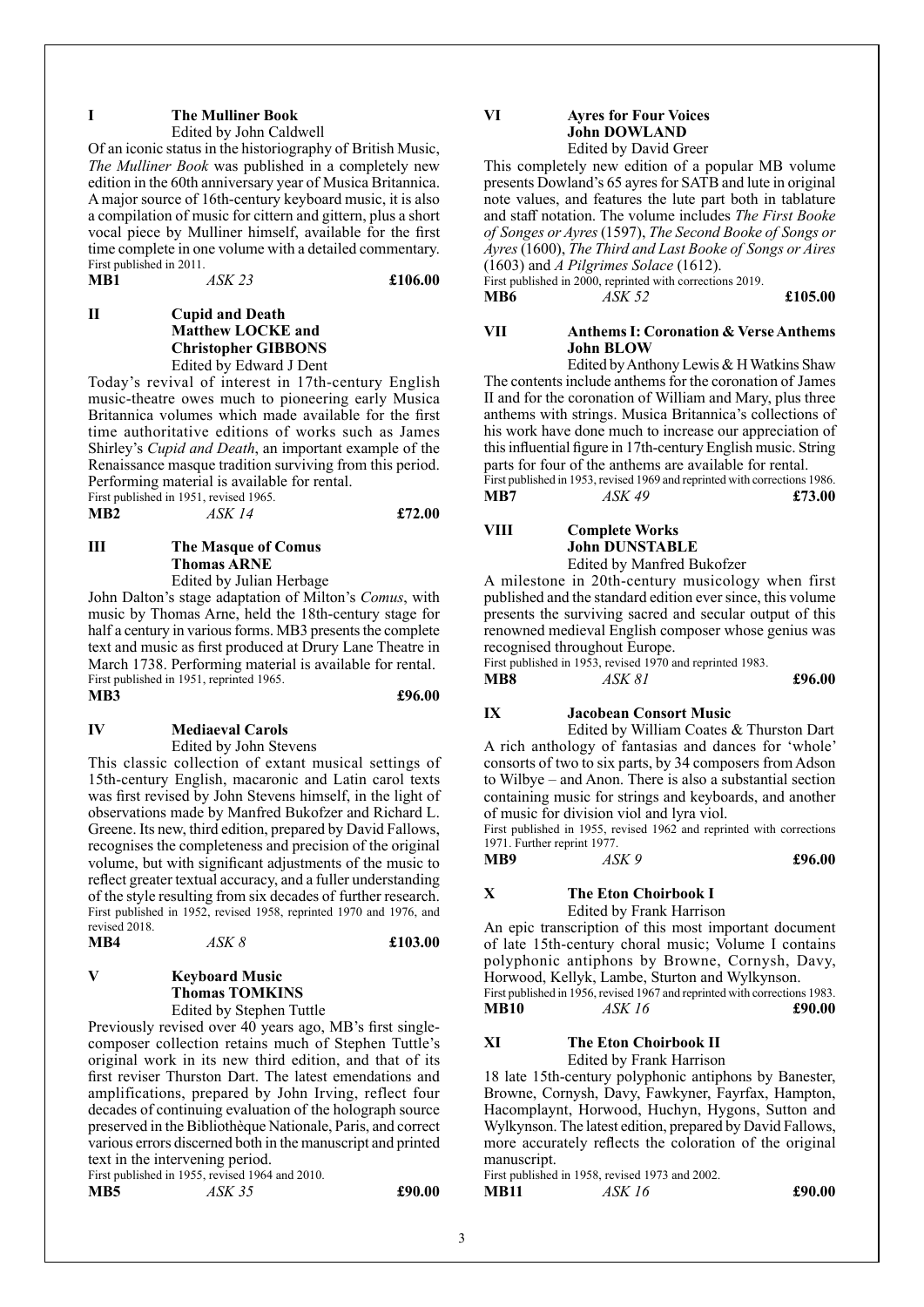#### **XII The Eton Choirbook III**

Edited by Frank Harrison

The third part of the Eton Choirbook introduces four composers not previously featured – Holyngborne, Nesbett, Stratford and Turges – and includes Davy's *St Matthew Passion* and Wylkynson's setting of the Apostles' Creed. Magnus Williamson's revision of Volume III retains the exemplary editing by Frank Harrison. However, the fragmentary antiphons and Magnificat settings, previously presented as incipits only, are now included in complete transcriptions. Though still unperformable, they are nonetheless of considerable musical interest, and faburden melodies and plainsong cantus fermi relevant to these pieces have been provided in an expanded Appendix. First published in 1961, revised 1973 and 2010. **MB12** *ASK 16* **£90.00**

#### **XIII Overtures for Orchestra William BOYCE**

Edited by Gerald Finzi

A collection that includes some of the liveliest and most attractive orchestral music by any 18th-century English composer – edited by a 20th-century composer who pioneered a reappraisal of Boyce's achievement. Most of the pieces are drawn from New Year and Royal Birthday Odes. Performing material for rental is available for ten of the Overtures. First published in 1957.

**MB13** *ASK 15* **£90.00**

**XIV Keyboard Music I John BULL** Edited by John Steele & Francis Cameron and revised by Alan Brown

Bull's skill as a composer and performer was acknowledged throughout Europe. This volume, the first of two, contains fantasias, ostinati and plainsong settings, keyboard canons, preludes and a group of 'Dorian' pieces rechecked against the sources in this latest revision.

First published in 1960, revised 1967 and 2001. **MB14** *ASK 12* **£90.00**

#### **XV Music of Scotland 1500–1700** Edited by Kenneth Elliott

Containing a wide-ranging anthology of Latin church music, music of the reformed church, songs and instrumental music – music of court, cathedral and castle, kirk, burgh and countryside. This has remained one of the most popular Musica Britannica volumes amongst both scholars and performers.

First published in 1957, revised 1964 and 1975. **MB15** *ASK 11* **£96.00**

#### **XVI No Song, No Supper Stephen STORACE**

Edited by Roger Fiske

A delightful late 18th-century stage-piece by a gifted composer who befriended the young Mozart. Regularly revived in amateur or professional productions, it makes an important contribution to our understanding more of a little-known and neglected area of English operatic history. Performing material is available for rental.

First published in 1959 and reprinted with corrections 1975.

**MB16 £86.00**

#### **XVII Concertos for Piano and Orchestra Nos. 1–3 John FIELD**

Edited by Frank Merrick

This is neglected repertoire by an important figure of the early Romantic movement who was a significant influence on Chopin. The contents include Piano Concertos in  $E_{\rm b}$ , A $\bar{b}$ and  $E<sub>b</sub>$ , scored for strings, timpani and double woodwind, horns and trumpets. Orchestral material is available for rental.

First published in 1961.

**MB17 £96.00** 

#### **XVIII Music at the Court of Henry VIII** Edited by John Stevens

A popular volume of secular pieces, transcribed from the collection known as *Henry VIII's Book*, that captures the diverse musical life to be sampled at the court of England's most fascinating monarch.

First published in 1962, revised 1969 and reprinted 1973, 1978.<br>MB18  $\overline{ASK}$  22  $\overline{£69.00}$ **MB18** *ASK 22* 

### **XIX Keyboard Music II John BULL**

Edited by Thurston Dart

Complementary to MB14, Bull's more extrovert keyboard music: dances, preludes and variations, in a third edition rechecked throughout against the sources, and with text and music revised. There are extra variant readings, and a new second Appendix giving incipits of selected pieces or arrangements, anonymous in the sources, which have been proposed over the years as possibly Bull's work. First published in 1963, revised 1970, reprinted with corrections 1992, and revised 2016.

| MB19 | ASK 12 | £90.00 |
|------|--------|--------|
|      |        |        |

#### **XX Keyboard Music Orlando GIBBONS** Edited by Gerald Hendrie

Highly popular in its own day, surviving not only in *Parthenia* but also in some 40 manuscripts, this corpus of work reflects the mind of a severe, sometimes austere musician who rarely indulged in effects of virtuosity for their own sake, yet whose music retains an enduring fascination for modern keyboard players. For the third edition, sources have been exhaustively checked and recollated, and a new piece included: an Almain by Robert Johnson set by Gibbons.

First published in 1962, revised 1967, reprinted with corrections 1974, 1990, and revised 2010.

**MB20** *ASK 13* **£73.00**

#### **XXI Consort Music William LAWES** Edited by Murray Lefkowitz

In the history and development of 17th-century English music, Lawes occupied a central position between the emergence of a distinctive instrumental style and its culmination in the works of Purcell.

First published in 1963, revised 1971 and reprinted with corrections 1978. **MB21** *ASK 70* **£76.00**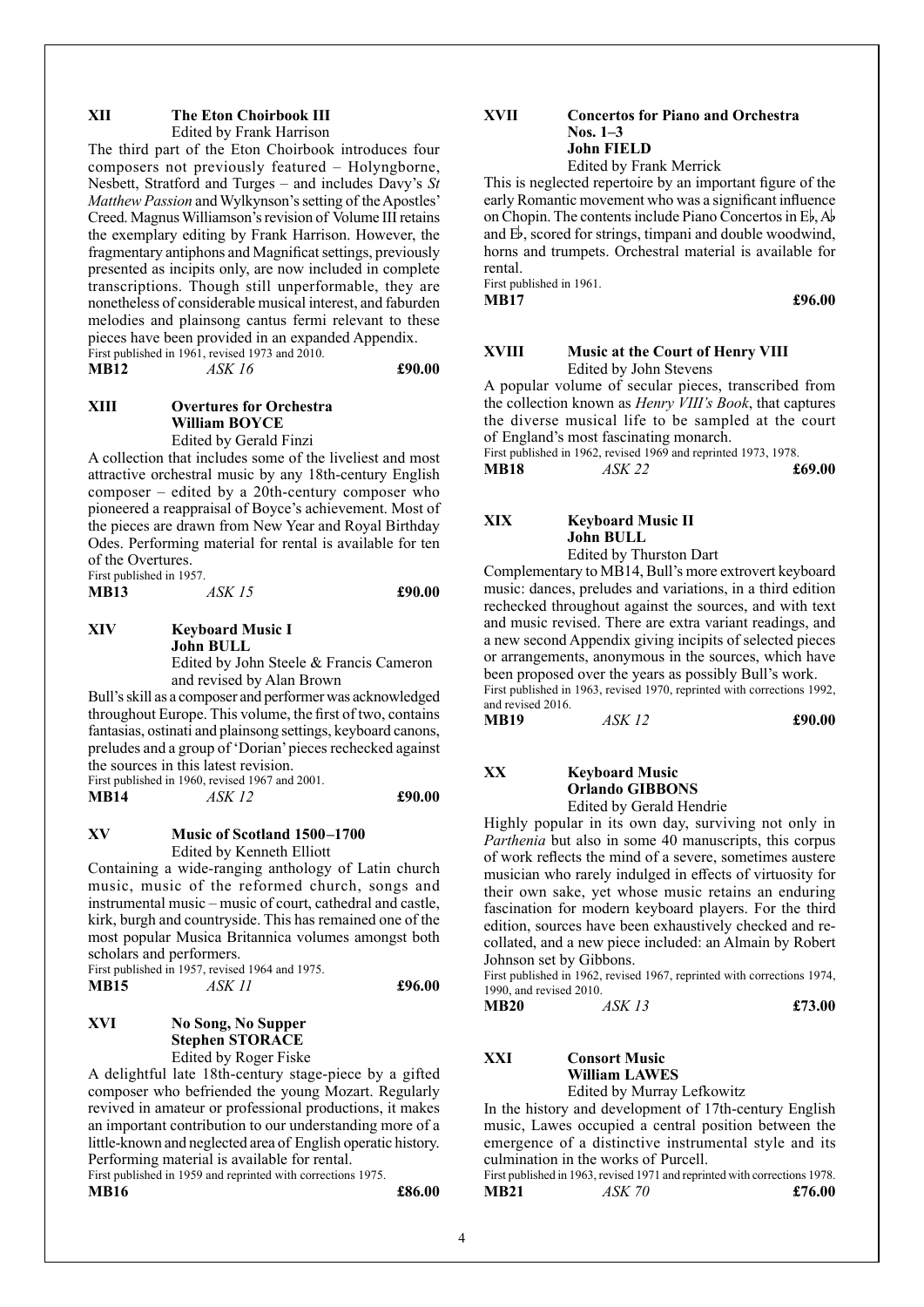#### **XXII Consort Songs** Edited by Philip Brett

The 'Cinderella' of Elizabethan and Jacobean secular music, consort songs for voice and viols survived both the popularity of the imported madrigal and the fashion for the lute air. An indigenous corpus of music, they subsequently influenced the development of the verse anthem.

First published in 1967, revised 1974.<br>MB22  $\overline{ASK}$  4 **MB22** *ASK 4* **£96.00**

**XXIII Collected Anthems Thomas WEELKES** Edited by David Brown, Walter Collins & Peter Le Huray

Weelkes's music for the church, obscured by his reputation as a madrigalist, is well served by this edition of his full and verse anthems. Their qualities of dramatic strength and skill in handling choral forces are no less impressive than in his popular secular compositions.

First published in 1966, revised 1975.

| <b>MB23</b> | ASK 44 | £76.00 |
|-------------|--------|--------|
|             |        |        |

**XXIV Keyboard Music Giles FARNABY** Edited by Richard Marlow

This is music by an elusive figure, whose amateur status in no way impaired the creation of a picturesque keyboard style which experts have compared with that of certain Romantic masters. Four pieces by Richard Farnaby, son of Giles, are also included.

First published in 1965, revised 1974. **MB24** *ASK 34* **£76.00**

#### **XXV Secular Vocal Music Richard DERING** Edited by Peter Platt

Canzonettes for three and four voices are collected in this volume, plus Italian madrigals in the early monodic style of the continuo-madrigal. A Roman Catholic, Dering worked first in Brussels, then at the court of Charles I and Henrietta Maria before his death in 1630. His music makes for interesting comparison with that of another recusant composer, Peter Philips, collected in MB29, MB61 and MB75.

First published in 1969, reprinted with corrections 1977. **MB25** *ASK 51* **£73.00**

#### **XXVI Consort Music in Four Parts John JENKINS**

Edited by Andrew Ashbee

The volume includes airs and suites for two trebles, two basses and organ, and four-part fantasias and airs. Jenkins was a renowned composer in his own time, and his life and works forged a historical link between the glory of Jacobean consort music and its culmination in the music of Purcell.

First published in 1969, revised 1975. **MB26** *ASK 31* **£90.00**

#### **XXVII Keyboard Music I William BYRD** Edited by Alan Brown

The third, revised edition of this landmark volume incorporates a number of significant revisions. A new bibliography and note on instruments and performance are also included. With MB28, the volume is recorded on the 7-CD collection of Byrd's complete keyboard music, played by Davitt Moroney and issued on the Hyperion label.

First published in 1969, revised 1976 and 2000. **MB27** *ASK 32* **£91.00**

#### **XXVIII Keyboard Music II William BYRD** Edited by Alan Brown

Contains pieces on plainsong melodies, fantasias, pavans, galliards and character pieces, of which 17 are revised significantly in the light of recent research for this third edition. Also amended are the incipits of anonymous works and the lists of variants and of sources, with the addition as in MB27 of a bibliography, and an appendix of relevant plainsongs from 16th-century sources.

First published in 1971, revised 1976 and 2004, and reprinted with amendments 2018.

| <b>MB28</b> | ASK 32 | £91.00 |
|-------------|--------|--------|
|             |        |        |

#### **XXIX Select Italian Madrigals Peter PHILIPS**

Edited by John Steele

A Roman Catholic who spent most of his life in foreign service, Philips was a master of the conservative Italian style. This selection gives a comprehensive idea of his achievement, and makes for an interesting contrast with work by Richard Dering (MB25), another Catholic composer who spent much of his life away from England. First published in 1970, reprinted with corrections 1985. **MB29** *ASK 25* **£96.00**

**XXX Shakespeare Ode Thomas LINLEY Jnr**

Edited by Gwilym Beechey

A delightful 'Ode on the Spirits of Shakespeare', this is a remarkable achievement by a young composer whose tragically early death, aged 22, deprived English music of a possible figure of genius who was an exact contemporary of Mozart. Performing material is available for rental. First published in 1970, reprinted with corrections 1985. **MB30 £90.00**

#### **XXXI Chamber Music I Matthew LOCKE** Edited by Michael Tilmouth

No comprehensive collection of British music would be complete without reference to the outstanding achievement of Matthew Locke, most idiosyncratic and arguably the most original of Restoration composers before Purcell. This first of two chamber-music volumes contains duos for two bass viols, the consort of two viols, the Little Consort and the Flat Consort of rugged chromatic music. First published in 1971, reprinted with corrections 1975.

**MB31** *ASK 14* **£81.00**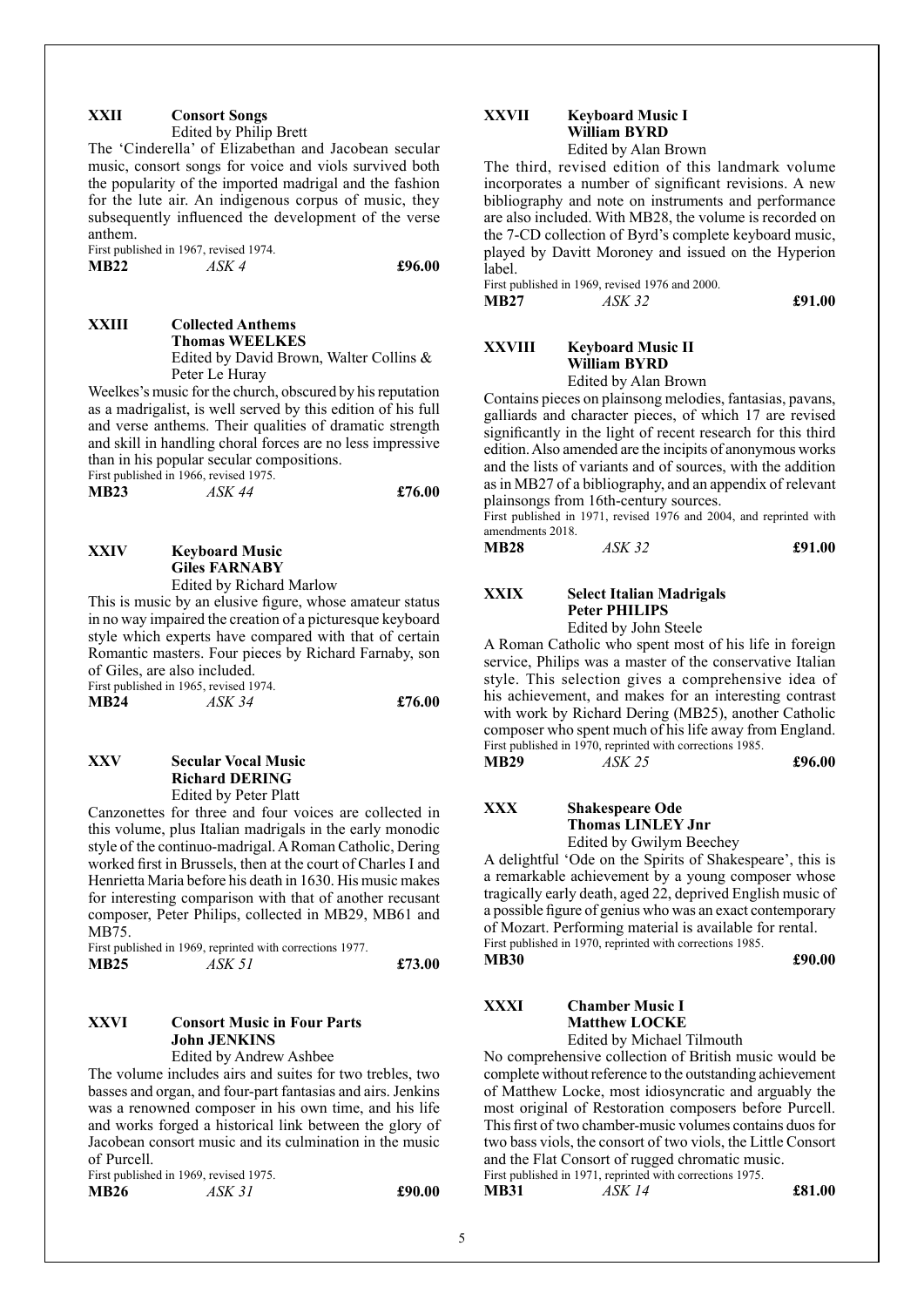#### **XXXII Chamber Music II Matthew LOCKE** Edited by Michael Tilmouth

The Broken Consort: Part 1; the Broken Consort: Part 2; the Consort of Four Parts and two six-part canons continue the collections of Matthew Locke's chamber music in the Musica Britannica edition.

First published in 1972, reprinted with corrections 1977. **MB32** *ASK 14* **£81.00**

#### **XXXIII English Songs 1625–1660** Edited by Ian Spink

A collection of songs by English composers of the generation following the lute-song writers, with music of the Stuart court forming an important element. This corpus of work is of interest for its typically English compromise with the new European styles of declamation and recitative.

First published in 1971, revised 1977.<br>MB33  $\overline{ASK10}$ **MB33** *ASK 10* **£96.00**

#### **XXXIV Complete Church Music I Pelham HUMFREY**

Edited by Peter Dennison

Spanning the years 1663–1674, Humfrey's output provides a most significant legacy from the Restoration period. The 12 verse anthems in this volume show the evolution of a distinctively English baroque style through a mixture of continental influences. String parts for *Have mercy upon me O God* and *Lift up your heads* are available through the 'Made-to-Order' service.

First published in 1972, reprinted with corrections 1985. **MB34** *ASK 56* **£81.00**

#### **XXXV Complete Church Music II Pelham HUMFREY**

Edited by Peter Dennison

This volume contains six verse anthems, the Service in E minor (Humfrey's only surviving such setting), and the simple 'Church Chant' in C major, perhaps his best-known liturgical work.

|      | First published in 1972, revised 1985. |        |
|------|----------------------------------------|--------|
| MB35 | ASK 56                                 | £81.00 |

#### **XXXVI Early Tudor Songs & Carols** Edited by John Stevens

Previously unpublished secular songs from the Ritson Manuscript and the Fayrfax Manuscript form the substance of this volume, which complements MB18 to offer a fairly comprehensive picture of English vernacular polyphony in the century before the Reformation. First published in 1975.

| <b>MB36</b> | ASK 3 | £96.00 |
|-------------|-------|--------|
|             |       |        |

#### **XXXVII Selected Piano and Chamber Music Sterndale BENNETT** Edited by Geoffrey Bush

A Piano Sonata, a *Suite de Pièces*, a Chamber Trio for violin, cello and piano and a Sonata-Duo for cello and piano bear witness to the underrated skills of this Victorian composer and administrator who was an important precursor of the English Musical Renaissance. First published in 1972, reprinted with corrections 1985.

**MB37** *ASK 21* **£96.00**

#### **XXXVIII Anthems and Motets Matthew LOCKE** Edited by Peter Le Huray

Locke's *tour de force*, *Be thou exalted Lord*, much admired by Samuel Pepys, is included here with nine other English anthems and six Latin motets to make a complete edition of the composer's works on sacred texts for four or more voices. String parts for four of the motets are available through the 'Made-to-Order' service.

First published in 1976, reprinted with corrections 1986.

**MB38** *ASK 14* **£96.00**

#### **XXXIX Consort Music of Six Parts John JENKINS** Edited by Donald Peart

Complementary to MB26, these six-part *fantazias*, *pavines*, fancies and In Nomines – all except one in minor keys – show Jenkins's profound technical mastery of the consort idiom extended to the handling of larger forces. First published in 1977, reprinted with corrections 1993. **MB39** *ASK 31* **£76.00**

#### **XL Music for Mixed Consort**

Edited by Warwick Edwards

15 pieces from the Walsingham Consort Book of 1588 and 19 pieces from Matthew Holmes's Consort Books, *c*.1595, represent music for mixed consort, a colourful and eclectic genre that played an important role in Elizabethan and Jacobean secular music-making.

First published in 1977, reprinted with corrections 1985. **MB40** *ASK 5* **£96.00**

A setting of the 110th Psalm for SATB soli, chorus and orchestra, lasting over an hour. This volume makes available a key work in the output of this unworthily neglected 19th-century composer, and offers a major addition to the English choral repertoire. Performing material is available for rental.

First published in 1978.<br>MR41  $\overline{AKA1}$ **MB41** *ASK 41* **£96.00**

#### **XLII The Judgment of Paris Thomas ARNE**

Edited by Ian Spink

Composed in 1740, this is a fascinating late example of the English masque tradition, and a relatively early work by a composer who began to occupy a central role in the life of London's musical theatre at about the time when Handel was abandoning Italian opera in favour of oratorio. Performing material is available for rental. First published in 1978.

**MB42 £81.00** 

**XLI Confitebor tibi, Domine Samuel WESLEY** Edited by John Marsh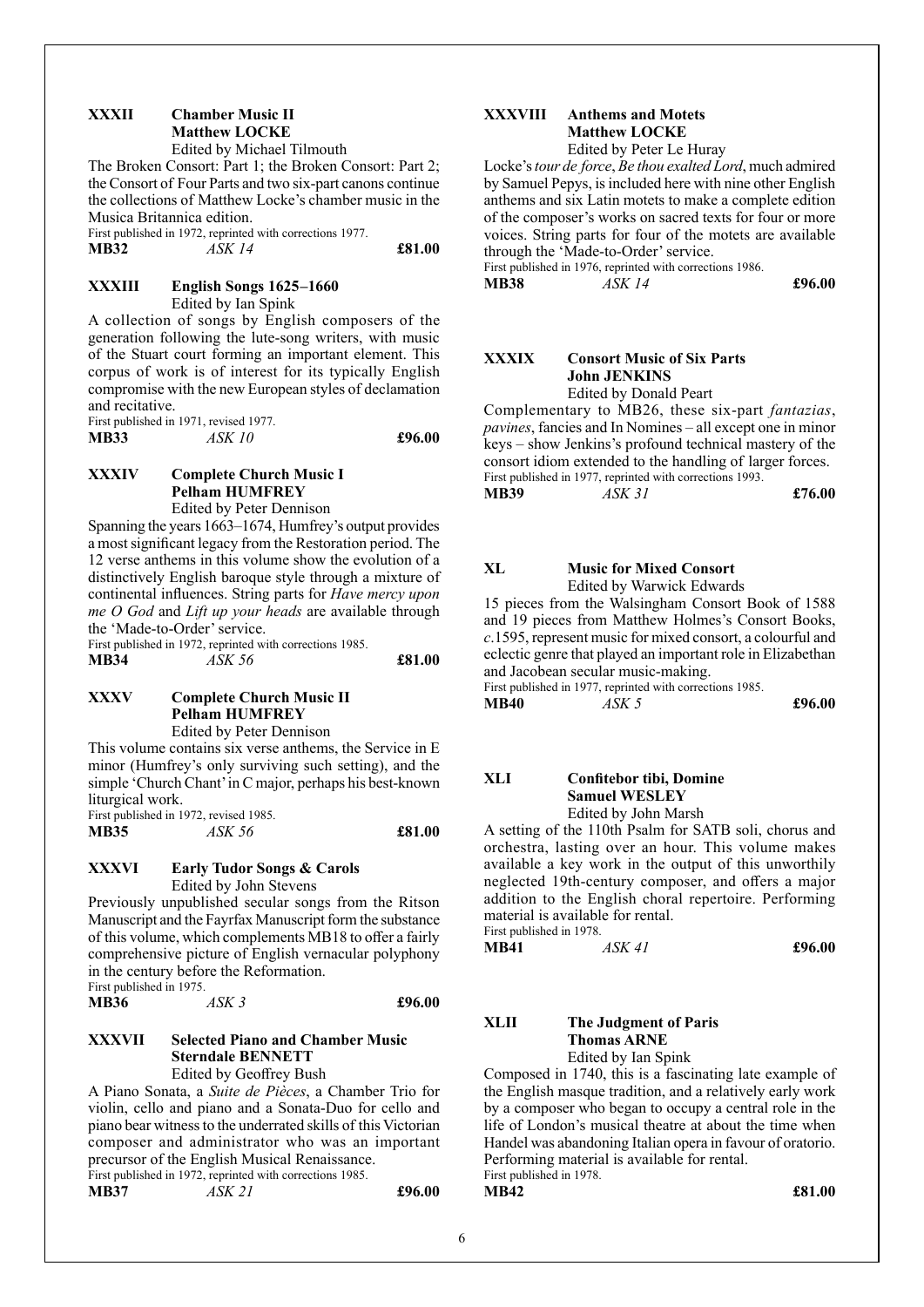#### **XLIII English Songs 1800–1860**

Edited by Geoffrey Bush & Nicholas Temperley

A representative survey of the best of English art songs dating from the Georgian and early Victorian period. The anthology contains neglected material by Attwood, Balfe, Barnett, Hatton, Loder, Pierson, Pinto, Samuel and S S Wesley and others.

First published in 1979.<br>MB43  $\overline{ASK}$  6

**MB43** *ASK 6* **£96.00**

**MB46** *ASK 33* **£102.00**

#### **XLIV Elizabethan Consort Music I** Edited by Paul Doe

With MB45 this volume completes the publication of extant In Nomines and related pieces used for consort performance in the reign of Elizabeth  $I -$  excluding the music of William Byrd and works by Scottish composers collected in MB15. First published in 1979.

| ----- <i>-</i> ------- <i>----</i> |       |         |
|------------------------------------|-------|---------|
| <b>MB44</b>                        | ASK 7 | £102.00 |
|                                    |       |         |

#### **XLV Elizabethan Consort Music II** Edited by Paul Doe

Five-part consorts by Christopher Tye form a substantial corpus of the works collected in this volume, and appear alongside pieces by Anon, Blanks, Harding, Mundy, Weelkes, Woodson and others. First published in 1988.

**MB45** *ASK 7* **£96.00**

#### **XLVI Fantasia-Suites John COPRARIO**

Edited by Richard Charteris

Probably written for Charles I when Prince of Wales, Coprario's fantasia suites  $-16$  for viol, bass viol and organ, eight for two violins, bass viol and organ – established a texture that was developed without interruption in the works of Lawes, Jenkins, Gibbons and Locke and culminated in Purcell's 12 Sonatas of 1683. First published in 1980.<br>MB46  $\overline{ASK}$  33

**XLVII Alfred Thomas ARNE** Edited by Alexander Scott

Described as an 'English opera', *Alfred* was first performed in 1740 at Cliveden, the residence of Frederick, Prince of Wales. It is remembered today as the source of the patriotic song 'Rule, Britannia'. Performing material for extended excerpts is available for rental.

First published in 1981.<br>MB47 **MB47 £96.00**

#### **XLVIII Consort Music Orlando GIBBONS** Edited by John Harper

33 free fantasias dominate this collection, which also includes four In Nomines, four dances and variations on 'Go from my window'. This volume gathers together the complete surviving corpus of consort music by one of the genre's greatest masters. First published in 1982.

| <b>MB48</b> | ASK 13 | £91.00 |
|-------------|--------|--------|
|             |        |        |

#### **XLIX Songs Hubert PARRY**

Edited by Geoffrey Bush

This is a representative collection of solo songs by a seminal figure in the English Musical Renaissance. 36 items selected from the *English Lyrics* show a fine sense of word setting and poetic subtlety, with texts by Sir Philip Sidney, Shelley, Scott, Lovelace, Beddoes, Byron, Keats, Sir John Suckling, Julian Sturgis, Beaumont and Fletcher, Meredith, Haywood, Herrick, Thomas Lodge and Rossetti. The four Shakespeare Sonnets are also included. First published in 1982.

**MB49** *ASK 74* **£96.00**

#### **L Anthems II: Anthems with Orchestra John BLOW**

Edited by Bruce Wood

Seven more anthems by this most influential of Restoration composers; five date from the closing years of Charles II's reign, and two from the reign of William III. Orchestral material for five of the anthems is available for rental. First published in 1984.

**MB50** *ASK 49* **£96.00**

#### **LI Dramatic Music (including Psyche) Matthew LOCKE**

Edited by Michael Tilmouth

A collection that highlights Locke's pivotal role in laying the foundations of English dramatic music, combining the traditions of the Masque with the new optimistic manner of recitative. This volume also contains *The Empress of Morocco* and *The Tempest*, with the music by Humfrey, Banister, Reggio and Hart. Performing material for *Psyche* is available for rental. First published in 1986.

| 1 not pacifica in 1,000 |        |         |
|-------------------------|--------|---------|
| MB51                    | ASK 14 | £112.00 |

**LII Songs Charles Villiers STANFORD** Edited by Geoffrey Bush

Brahmsian in outlook yet flavoured with Irish flair and imagination, these songs reveal hidden aspects of a composer whose reputation, in all its diversity, is still to be fully revalued. One complete song-cycle, *A Fire of Turf*, is included, together with *Three Ditties of Olden Times*, Three Songs to Poems by Robert Bridges, Songs of Faith Set II, The Clown's Songs from *Twelfth Night* and 20 other individual songs. First published in 1986.

**MB52** *ASK 82* **£106.00**

#### **LIII Collected English Lutenist Partsongs I** Edited by David Greer

70 partsongs by Michael Cavendish, Robert Jones, Francis Pilkington and John Bartlett are presented in four-part score with lute tablature and transcription. First published in 1987.

| $1 \text{ m}$ is published in 1907. |        |         |
|-------------------------------------|--------|---------|
| MB53                                | ASK 79 | £100.00 |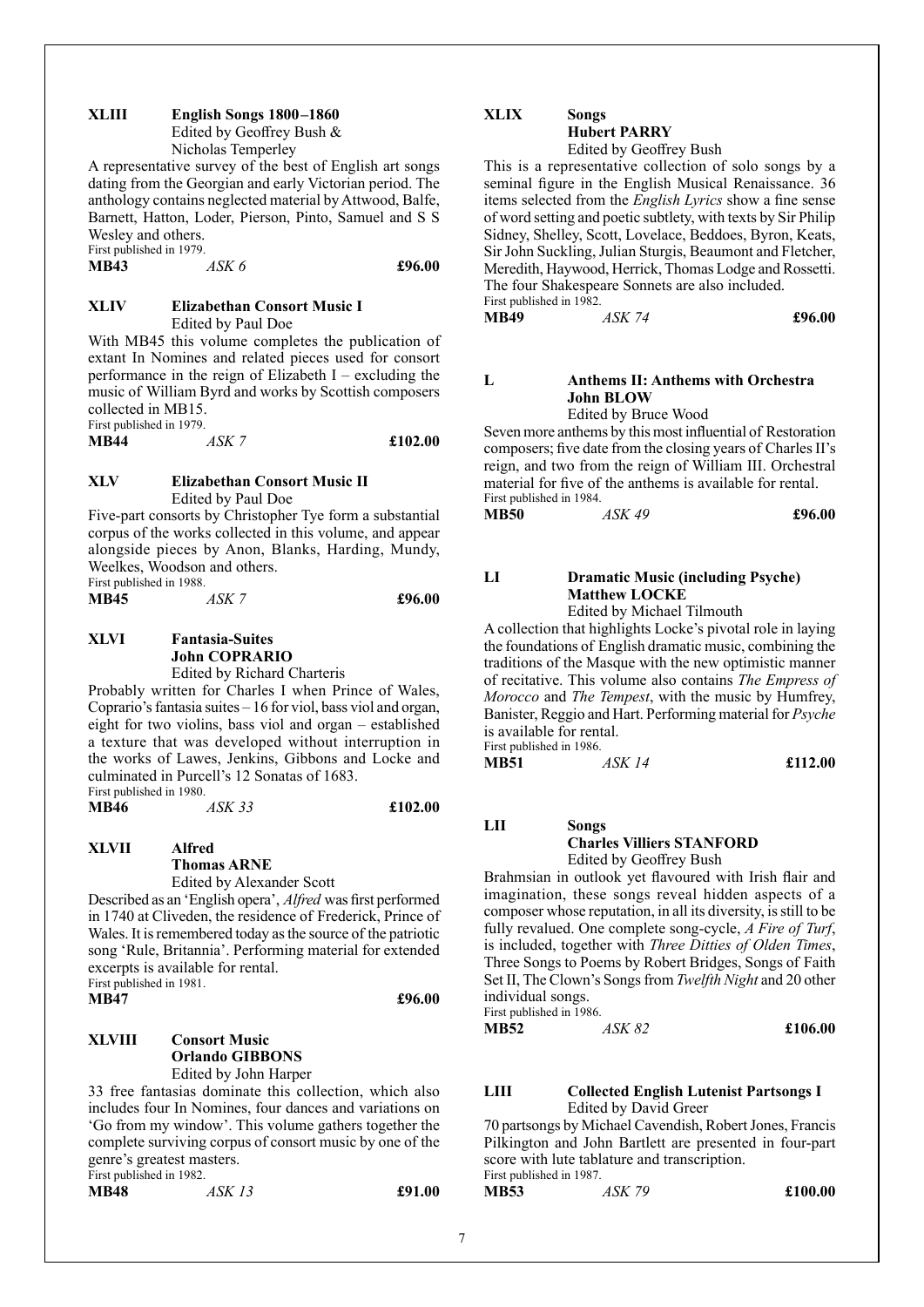#### **LIV Collected English Lutenist Partsongs II** Edited by David Greer

77 partsongs by John Danyel, Thomas Ford, Robert Jones, Thomas Campion and John Attey are presented in four-part score with lute tablature and transcription. First published in 1989.

| <b>MB54</b> | ASK 79 | £100.00 |
|-------------|--------|---------|
|             |        |         |

#### **LV Elizabethan Keyboard Music** Edited by Alan Brown

In conjunction with MB66, this volume draws on manuscript sources of Tudor keyboard music to create a comprehensive edition of all the material which has not yet found a place in the series, or in comparable library editions. First published in 1989.

**MB55** *ASK 108* **£100.00**

#### **LVI Songs 1860–1900**

Edited by Geoffrey Bush

A fascinating collection that casts new light upon an undervalued 19th-century genre. Women composers Maude Valérie White and Liza Lehmann feature prominently. Of special interest is a selection of songs from Arthur Somervell's Tennyson cycle of *Maude*. First published in 1989.

| <b>MB56</b> | ASK 112 | £100.00 |
|-------------|---------|---------|
|             |         |         |

#### **LVII Anthems I Samuel Sebastian WESLEY** Edited by Peter Horton

11 anthems by this vigorous reformer of Victorian church music show Romantic harmony and Bachian counterpoint combined with imaginative structures. These works brought new life to a uniquely English genre that had fallen into neglect at the time of their composition. First published in 1990.

**MB57** *ASK 115* **£110.00**

#### **LVIII Ode on St Cecilia's Day and Anthem: Hearken unto me Maurice GREENE**

Edited by H Diack Johnstone

Two pieces with a distinctly Cambridge connection, the Ode being composed for the opening of James Gibbs's University Senate House in 1730, the anthem intended for performance in King's College Chapel on 25th March – Founder's Day – 1728. Performing material is available for rental. First published in 1991.

**MB58 £94.00**

#### **LIX Consort Music Thomas TOMKINS**

Edited by John Irving

Though best known for his cathedral services and anthems, Tomkins was also an assiduous composer of music for viol consort; this volume makes available for the first time a collected critical edition of his work in this genre. First published in 1991.

| <b>MB59</b> | ASK 35 | £94.00 |
|-------------|--------|--------|
|             |        |        |

### **LX Fantasia-Suites William LAWES**

Edited by David Pinto

The complete fantasia-suites for one and two violins, bass viol and organ by this Royalist composer whose influence on Jenkins, Locke and Purcell was considerable, especially in the area of instrumental and dramatic music. First published in 1991.

**MB60** *ASK 70* **£94.00**

### **LXI Cantiones Sacrae Octonis Vocibus (1613) Peter PHILIPS**

Edited by John Steele

This collection is a landmark in the reassessment of an important yet undervalued English composer of the late Renaissance. 31 eight-voice *Cantiones Sacrae* reveal the impressive technical and expressive range he achieved within a conservative idiom, and his particular mastery of music for double choir. First published in 1992.

| MB61 | ASK 25 | £110.00 |
|------|--------|---------|
|      |        |         |

#### **LXII Four-Part Fantasias for Viols Alfonso FERRABOSCO THE YOUNGER** Edited by Andrew Ashbee & Bruce Bellingham

Contrapuntally sophisticated, the fantasias of Ferrabosco the Younger laid the foundations for the development of 17th-century English consort music, and were admired by European musicians including Praetorius, Maugars, Mersenne and Rousseau. A complete recording of the four-part fantasias is available through the New England Chapter of the Viola da Gamba Society of America. First published in 1992.

**MB62** *ASK 19* **£94.00**

#### **LXIII Anthems II Samuel Sebastian WESLEY** Edited by Peter Horton

First published in 1993.

This volume contains *The Wilderness* and *Ascribe unto the Lord* in versions for chorus and organ and chorus and orchestra. They form an unequalled testament to Wesley's genius as a choral composer who excelled in extending the limits of the multi-movement anthem. Orchestral material is available for rental.

**MB63** *ASK 115* **£100.00**

#### **LXIV Anthems III: Anthems with Strings John BLOW**

Edited by Bruce Wood

Nine pieces are included in this third volume of anthems for voices and orchestra by John Blow. They were composed during his first decade as a Gentleman of the Chapel Royal and reveal both his indebtedness to the influence of Pelham Humfrey, and his rapid assertion of his own manner. Instrumental material is available for rental for the anthem *Cry Aloud and Spare Not*. First published in 1993.

**MB64** *ASK 49* **£100.00**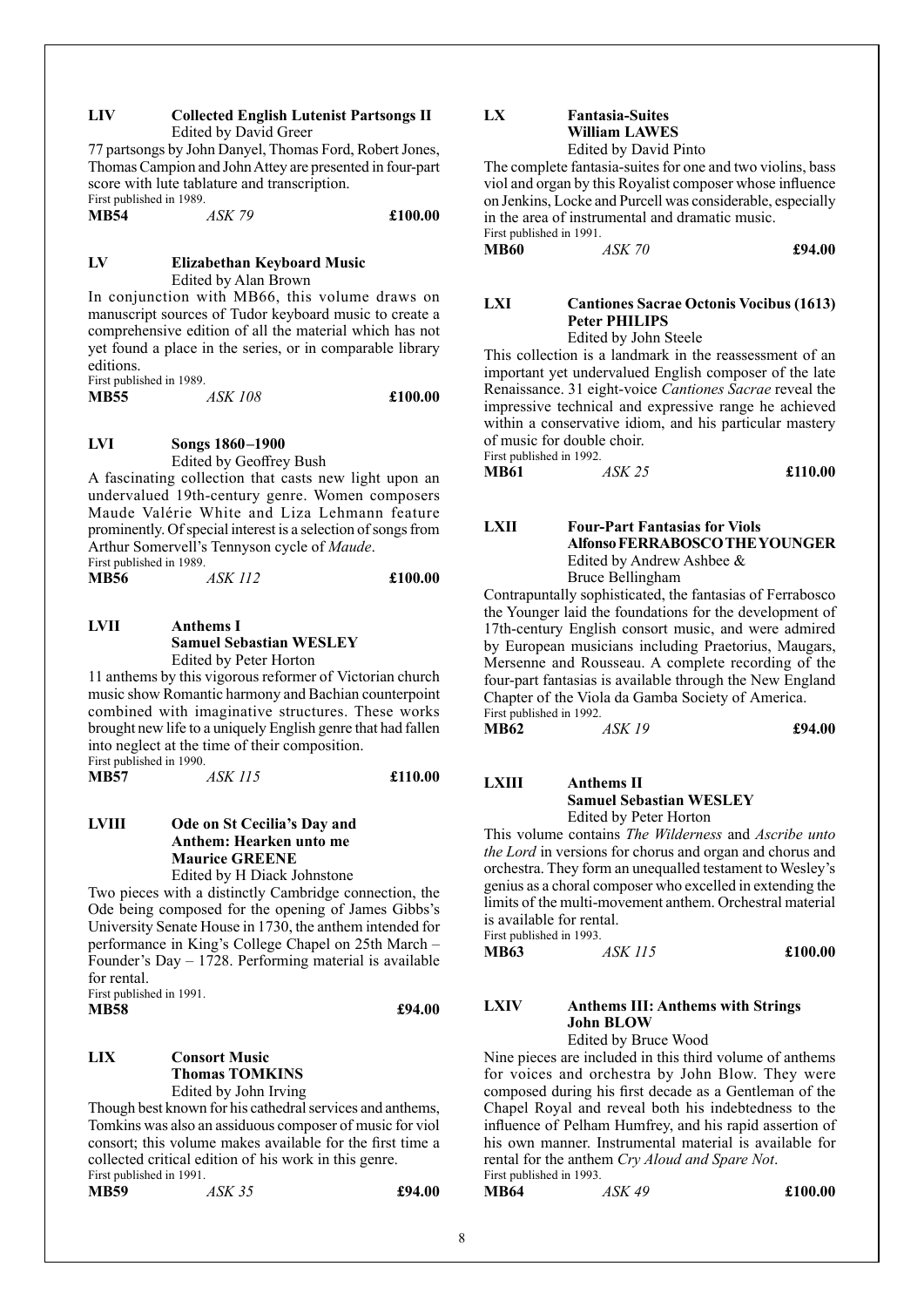#### **LXV Consort Music Richard MICO** Edited by Andrew Hanley

In this volume are the complete extant consort works of a Jacobean Catholic composer, rediscovered in the 20th century, who excelled in the conservative polyphonic style of the earlier consort masters.

First published in 1994.

**MB65** *ASK 86* **£92.00**

#### **LXVI Tudor Keyboard Music c.1520–1580** Edited by John Caldwell

This handsome and remarkably varied collection completes the publication in modern edition, begun in MB55, of all surviving keyboard music that can reasonably be assigned to the dates 1520–1580.

First published in 1995.

| <b>MB66</b> | ASK 92 | £101.00 |
|-------------|--------|---------|
|             |        |         |

#### **LXVII Consort Music of Five and Six Parts John WARD**

Edited by Ian Payne

A contemporary of Gibbons and a noted madrigalist, Ward was also a prolific composer of consort music in the madrigalian style. This volume of extant instrumental works of five and six parts complements the collection of four-part fantasias and ayres for two bass viols and organ published in MB83. First published in 1995.

| $1 \text{ m}$ , published in $1777$ . |        |        |
|---------------------------------------|--------|--------|
| MB67                                  | ASK 40 | £97.00 |

#### **LXVIII Solomon: A Serenata William BOYCE** Edited by Ian Bartlett

Scored for soprano and tenor soloists, SATB chorus and orchestra, the serenata *Solomon* is an outstanding example of the 18th-century pastoral genre at its most poetically rich and distinctive. At one time second only to the *Messiah* in popularity, it deserves equivalent notice today as a masterpiece of the English baroque and as a profuse flowering of Boyce's exceptional talents. Performing material is available for rental. First published in 1996.

| <b>MB68</b> | ASK 15 | £102.00 |
|-------------|--------|---------|
|             |        |         |

### **LXIX Complete Organ Music John BLOW**

Edited by Barry Cooper

The organ voluntaries, double or cornet voluntaries and psalm-tune settings by John Blow form a substantial corpus of material – 48 pieces in all – that sheds much light on the developing keyboard style of the late 17th century. Predominantly serious and contrapuntal, they bear witness to the technical mastery of their composer and to his role as an important influence in Restoration musical life. First published in 1996.

**MB69** *ASK 49* **£90.00**

### **LXX Consort Music of Three Parts John JENKINS**

Edited by Andrew Ashbee

Twenty-eight pieces for treble, two basses and organ, and twenty-one for two trebles and a bass, attest to the degree of mastery achieved by John Jenkins in the traditional fantasia form. His command of a fine lyric gift and wide-ranging tonal orbit are especially to be noted in the contents of this volume, which fills an important gap in our knowledge of this distinctively English instrumental repertoire.

First published in 1997. **MB70** *ASK 31* **£93.00**

#### **LXXI Nocturnes and Related Pieces John FIELD**

Edited by Robin Langley

Amongst the most widely disseminated and influential piano music of the early 19th century, the sixteen Nocturnes of John Field are here published together for the first time, in an edition that through careful consideration of publishers' plate numbers, Russian first editions and the composer's habits of revision reveals the number and chronology of the little-known Nocturne No. 10, and its relation to the unnumbered 'Troubadour' Nocturne H.55. First published in 1997.

**MB71** *ASK 120* **£93.00**

#### **LXXII Rosina William SHIELD**

Edited by John Drummond

A retelling of the biblical story of Ruth in a rural northof-England setting, *Rosina* was Shield's fourth opera, and was a considerable success at its premiere on the last day of December, 1782. *Rosina*'s importance lies in its musical charm, its content (which includes borrowed and original vocal numbers), and in its status as the only English opera of the period for which orchestral parts survive. Performing material is available for rental. First published in 1998.

**MB72 £94.00** 

#### **LXXIII Complete Harpsichord Music John BLOW**

Edited by Robert Klakowich

The complete harpsichord music of John Blow is here made available for the first time, including eleven doubtful works and incipits of spurious ones. In this collection there are dances such as almands, corants, minuets, sarabands and jiggs, as well as extensive ground bass compositions that demonstrate the growth of a distinctive formal and technical idiom for the instrument. First published in 1998.

| MB73 | ASK 49 | £95.00 |
|------|--------|--------|

#### **LXXIV Italian Madrigals Englished Thomas WATSON**

Edited by Albert Chatterley

Published in 1590, Thomas Watson's *Italian Madrigals Englished* set the poet's own texts, in English, to music by Marenzio, Nanino and Striggio. Like *Musica Transalpina*, dating from two years earlier, the collection marked an important stage in the assimilation of Italian secular styles within English music.

First published in 1999.<br>MB74 **MB74** *ASK 123* **£98.00**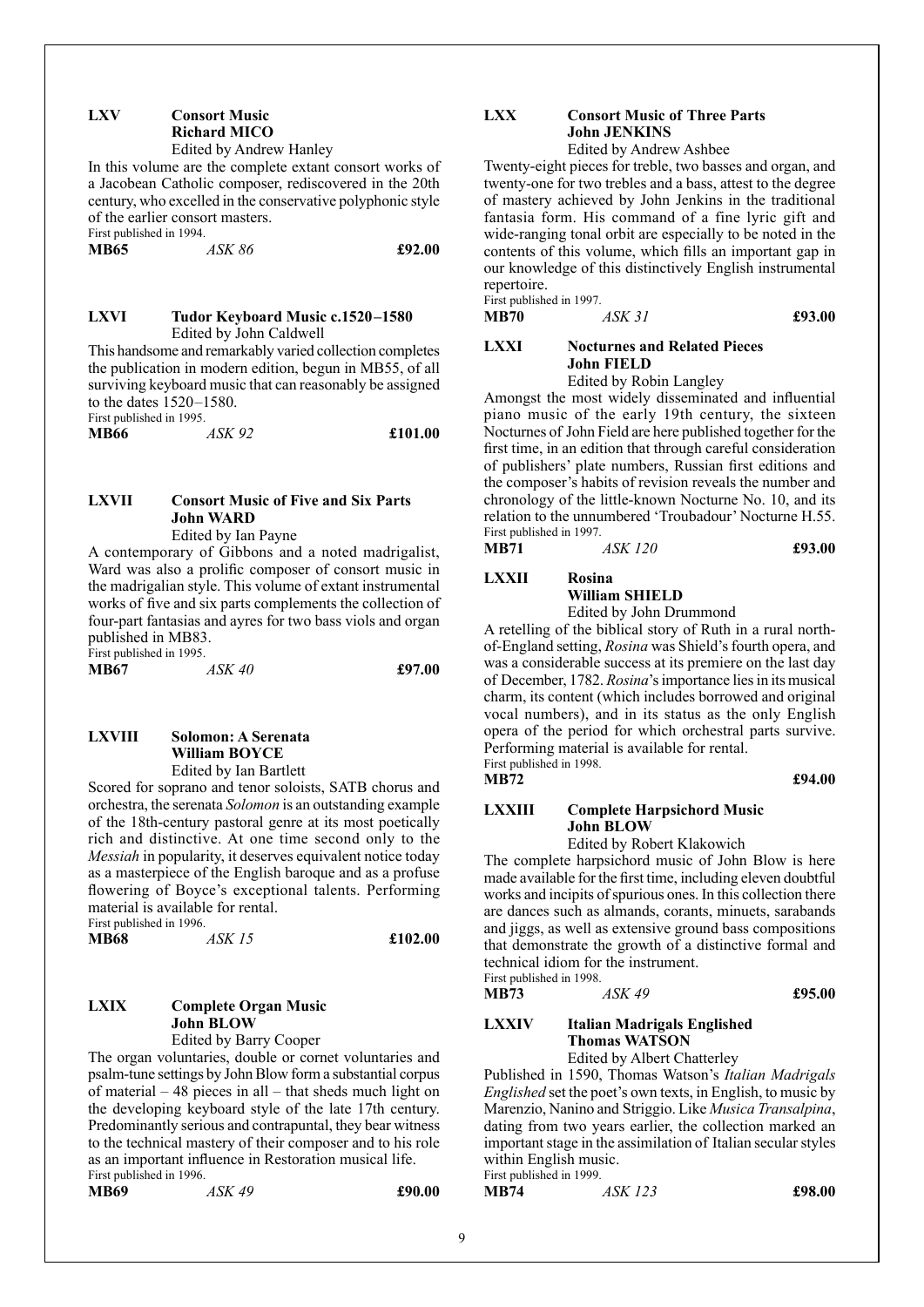#### **LXXV Complete Keyboard Music Peter PHILIPS** Edited by David J Smith

The complete keyboard music of this neglected master of the Italian vocal style is here collected in a single volume, making reference for the first time to all the surviving sources for this material, and including works previously considered of doubtful authenticity. The contents include intabulations of madrigals and chansons, fantasias, and dances.

First published in 1999. **MB75** *ASK 25* **£102.00**

#### **LXXVI Semele John ECCLES** Edited by Richard Platt

An all-sung English opera that was completed in 1707 but which received its first London production only in 1972, *Semele* remains one of the great 'might have beens' of British music. Had it taken the stage as planned, it could well have affected the development of English opera by showing that a native form, in spirit Purcellian and English rather than Italian, was indeed perfectly viable during the 18th century. Performing material is available for rental. First published in 2000. **MB76 £99.00**

### **LXXVII Symphony in G minor Cipriani POTTER**

Edited by Julian Rushton

Potter's Tenth Symphony was probably the most frequently performed of all his orchestral pieces, and this edition is believed to be the first of his symphonic works printed in full score. Potter, who was praised by Wagner for his contrapuntal skill, was Principal of the Royal Academy of Music and was notable for introducing Beethoven's music to English audiences. Orchestral material is available for rental.

First published in 2001. **MB77 £98.00**

#### **LXXVIII Fantasia-Suites I John JENKINS** Edited by Andrew Ashbee

Ten fantasia-suites, for two treble viols, bass viol and organ, written early in the composer's career, and fifteen fantasia-air sets, probably late productions, add to the significant corpus of music for viol consort by this outstanding 17th-century composer who inherited and expanded the tradition of instrumental fantasias handed down from Coprario and Lawes. Recordings of the fifteen fantasia-air sets, performed by the Locke Consort, are available on the Channel Classics label, CD number CCS SA 17602.

First published in 2001.

**MB78** *ASK 31* **£100.00**

#### **LXXIX Anthems IV: Anthems with Instruments John BLOW**

Edited by Bruce Wood

This fourth volume of choral music by John Blow completes the publication of his symphony anthems, also contained in MB7, MB50 and MB64. Besides the remaining Chapel Royal anthems, only two of which have previously appeared elsewhere, two occasional works, both hitherto unpublished, are also included.

First published in 2002.<br>MB79  $ASK49$ 

**MB79** *ASK 49* **£104.00**

#### **LXXX Sonatas for Violin and Pianoforte Hubert PARRY**

Edited by Jeremy Dibble

A key figure in the so-called English Musical Renaissance, Parry was a considerable composer of chamber music. His three violin sonatas, the first of which, in D minor, is here published for the first time, along with the Fantasie Sonata and Sonata in D major, date from the 1870s and 80s, and are contemporary with his four symphonies and setting of Milton's *Blest Pair of Sirens*. They are fine additions to the string repertoire and will be greeted enthusiastically by violinists seeking new material for recitals. Performing editions of each sonata are available separately. The sonatas have been recorded by Rupert Luck (violin) and Daniel Swain (piano) on Radegund Records, CD number RR CD018-01.

| First published in 2003. |        |        |
|--------------------------|--------|--------|
| <b>MB80</b>              | ASK 74 | £89.00 |

**LXXXI Consort Music of Five and Six Parts Alfonso FERRABOSCO THE YOUNGER** Edited by Christopher Field & David Pinto

The rich store of music in this volume includes the In Nomine 'Through All Parts', the 'Dovehouse Pavan', the four- and five-part hexachord compositions with their radical and exploratory modulations, Ben Jonson's *A Hymn to God the Father* in a four-note ostinato setting, tuneful almains, and the four-part version of 'On the Hexachord'. First published in 2004.

**MB81** *ASK 19* **£109.00**

#### **LXXXII Phoebe**

**Maurice GREENE** Edited by H Diack Johnstone

Like its predecessor *Florimel*, *Phoebe* (1743), the second of Maurice Greene's two operas, sets a libretto by John Hoadly. Probably written for performance at the Apollo Society, founded by Greene himself in 1733, this three-act opera, for four soloists and chorus, is a beautiful example of the English pastoral-masque genre, both musically and dramatically in the tradition of Handel's *Acis and Galatea*. Performing material is available for rental. First published in 2004.

**MB82 £99.00**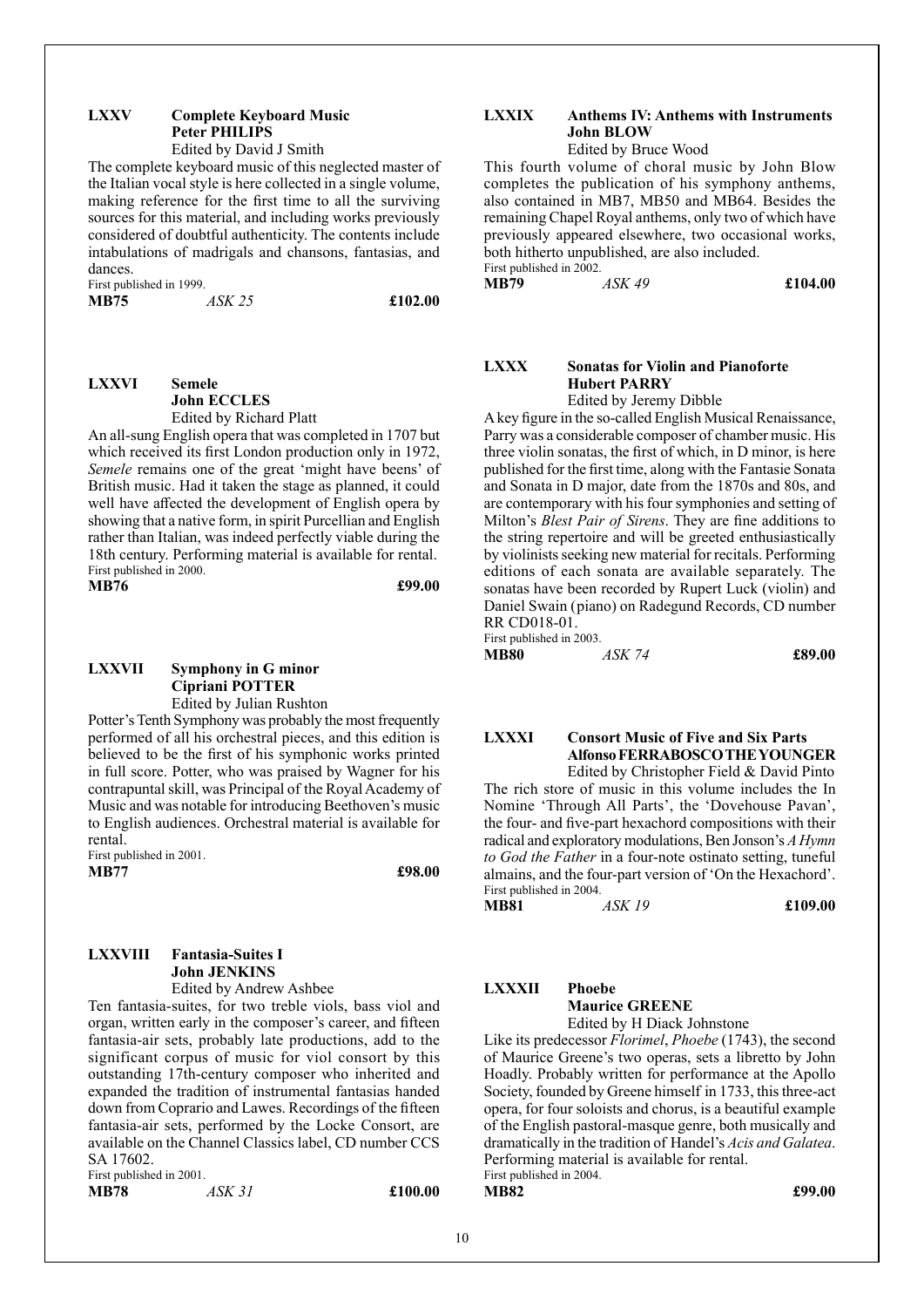#### **LXXXIII Consort Music of Four Parts John WARD**

Edited by Ian Payne

John Ward's music for four viols shows less consistency of style than his work for five- or six-part consort. The smooth madrigalian lines of the six Oxford fantasias most clearly approach the accomplishment of his characteristic pieces for larger ensembles. The Paris fantasias, which with the In nomines also included in the collection feature uniquely in a single source in the Bibliothèque Nationale de France, are more variable in texture and idiom. The volume also includes six ayres for two bass viols and organ, brief, tuneful compositions in dance-like rhythm redolent of the almain. First published in 2005.

**MB83** *ASK 40* **£91.00**

#### **LXXXIV Complete Keyboard Music Thomas ROSEINGRAVE** Edited by H Diack Johnstone & Richard Platt

While studying in Italy Thomas Roseingrave became a disciple of Domenico Scarlatti, but in his own keyboard music he developed a personal gift for bold harmonies and modulations into a style that confounded his contemporaries and retains its novelty to this day. He was the first organist of St George's, Hanover Square, until mental illness overshadowed his professional life. His keyboard music remains among the most intriguing oeuvres of any 18th-century British composer. Performing material for the Concerto in D is available for rental. First published in 2006.

**MB84** *ASK 127* **£98.00**

#### **LXXXV Eighteenth-Century Psalmody**

Edited by Nicholas Temperley & Sally Drage

The contents of this volume give a comprehensive account of the great variety of musical forms used in parish church and Nonconformist worship in the 18th century. Each of the 103 pieces has been chosen because the editors believe it to be both rewarding to perform and to listen to. At the same time, they have sought to represent every important development in English psalmody during this period of profound social and artistic change. First published in 2007.

| <b>MB85</b> | <i>ASK 129</i> | £113.00 |
|-------------|----------------|---------|

#### **LXXXVI Gli equivoci Stephen STORACE** Edited by Richard Platt

This is the first published version of a sparkling comic opera written in 1786 for Vienna's Burgtheater, to a Da Ponte libretto adapted from Shakespeare's *TheComedy of Errors*. A pupil of Mozart, Stephen Storace was a major figure in English opera of the late 18th century, and *Gli equivoci* is a unique testament to his versatility and promise. The work is issued in a reduction for voices and keyboard, with an English singing translation. The full score and performing material (including a libretto with the Italian and English set on facing pages) are available for rental. The libretto is also available separately for sale (Y342). First published in 2008.

```
MB86 £113.00
```
#### **LXXXVII Motets for One, Two or Three Voices and Basso Continuo Richard DERING**

Edited by Jonathan Wainwright

The music of Dering forms a lively commentary on the artistic interchange between England and the continent in the early 17th century, and the picture is extended with this collection of small-scale settings of Latin texts with continuo accompaniment. Performed both in the chapel of Queen Henrietta Maria and in the residential quarters of Oliver Cromwell, these pieces were clearly much in demand for intimate devotional observances. First published in 2008.

**MB87** *ASK 51* **£99.00**

#### **LXXXVIII Complete Chamber Music William CROFT**

Edited by H Diack Johnstone

Hitherto unpublished, the four trio sonatas and two fivepart sonatas by William Croft, which came to light in 1977, are among the most interesting and rewarding of English chamber works to have been written in the period between the trio sonatas of Purcell and those of Boyce and Arne. They are complemented by six sonatas for two solo recorders, and three violin sonatas that are amongst the earliest printed works in this genre by an English composer. Performing editions are available for all works in this volume. First published in 2009.

| <b>MB88</b> | ASK 73 | £91.00 |
|-------------|--------|--------|

**LXXXIX Anthems III Samuel Sebastian WESLEY** Edited by Peter Horton

The third and final volume devoted to the anthems of S S Wesley completes the canon with 23 original works written in the period between his move from Exeter Cathedral to Leeds parish church in 1842 and 1874, the likely date of his final essays in the genre. Approaching a greater simplicity of style, with less counterpoint and dissonance, but emphasising elements of colour, timbre and texture, these works are in general conceived on a more modest scale than earlier pieces such as *The Wilderness*. First published in 2010.

**MB89** *ASK 115* **£104.00**

### **XC Fantasia-Suites II John JENKINS**

Edited by Andrew Ashbee

This collection includes Jenkins's fantasia-suites for treble, two basses and organ (Group III in the Viola da Gamba Society's *Thematic Index of Music for Viols*). The abandonment of the galliard third movement in favour of the corant suggests a provenance later than that of the fantasia-suites in MB78. The virtuoso writing of the 'divisions' is among the most demanding of all English consort music, and each of the nine suites commences with an extended fugal section as elaborate as anything found in the composer's viol fantasies. Also included are the 29 surviving bass parts of the Divisions for Treble and Two Basses (VdGS Nos. 1–29).

First published in 2010.<br>MB90 **MB90** *ASK 31* **£100.00**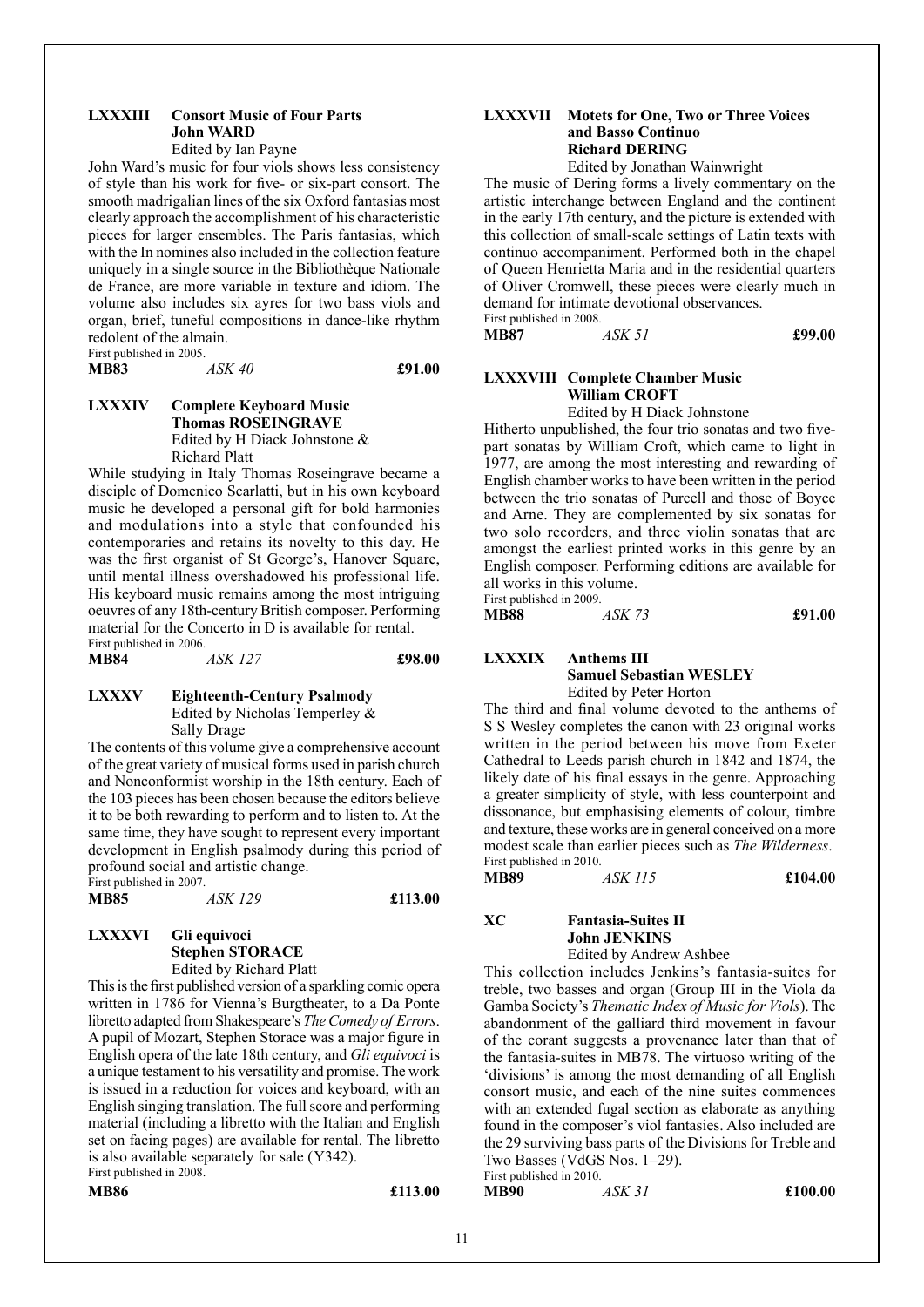#### **XCI Canticles and Anthems with Orchestra William CROFT** Edited by Donald Burrows

Croft, the leading native-born composer of English church music prior to Handel's arrival in London, composed all the music in this volume for various royal church services that took place between 1709 and 1720, in the Chapel Royal at St James's Palace and in St Paul's Cathedral. The contents include the Te Deum and Jubilate Deo, sung at the coronation of George I, and the anthems *The Lord is a sun and a shield*, *O give thanks unto the Lord, and call upon his name*, *O give thanks unto the Lord, for he is gracious*, and *Rejoice in the Lord, O ye righteous*. Performing material is available for rental.

First published in 2011.<br>MB91 *ASK 73* **MB91** *ASK 73* **£102.00**

#### **XCII Orchestral Works George BUTTERWORTH** Edited by Peter Ward Jones

The two English Idylls, the *Rhapsody 'A Shropshire Lad'* and the idyll *The Banks of Green Willow* are among the most exquisite statements of the English folk-song idiom. This complete and authoritative collection includes an earlier version of *The Banks of Green Willow*, and a fragment of an *Orchestral Fantasia*. Work in progress in 1914, when Butterworth enlisted, it suggests the composer setting out in a new direction, perhaps inspired by the example of Vaughan Williams's *A London Symphony*. Performing material is available for rental. First published in 2012.<br>MB92

**MB92** *CON 245* **£100.00**

#### **XCIII Rounds, Canons and Songs from Printed Sources Thomas RAVENSCROFT** Transcribed and edited by

John Morehen & David Mateer

This is the first complete edition of the rounds, canons and songs from Ravenscroft's four principal publications: *Pammelia*, *Deuteromelia*, *Melismata* and *A Briefe Discourse*. Thomas Ravenscroft (*c*.1582–*c*.1635) was a collector, editor and theorist as well as a composer, whose work was esteemed in his own lifetime and is valued today for its insights into the popular music of the period. Rounds and canons in this collection are all presented in resolved form, and the variety of subjects includes drinking songs, hunting songs and four songs in West Country dialect, as well as Latin-texted material. First published in 2012.

**MB93** *ASK 132* **£104.00**

#### **XCIV English Keyboard Concertos 1740–1815**  Edited by Peter Lynan

From more than 200 examples surviving from the period *c*.1740–*c*.1815, this anthology presents organ, harpsichord and piano concertos by Handel's contemporaries and successors, including Felton, Cooke, William Hayes, Arne, Chilcot, Philip Hayes, Hook, Rush, Stanley, Charles Wesley, Crotch, Samuel Wesley and Russell. All 13 concertos may be played as keyboard solos or ensemble works. For performing material, please see pages 14–18. First published in 2013.

**MB94** *ASK 133* **£119.00**

#### **XCV Songs in British Sources** *c***.1150–1300**  Edited by Helen Deeming

Partly as a result of the nature of their manuscript transmission, songs from the period 1150 to 1300 have remained unknown or unnoticed with the exception of *Sumer is icumen in* and *Angelus ad virginem*. The rich variety of content in MB95 is therefore an important corrective and addition to our knowledge of the period, and is evidence for a vigorous interest in the cultivation and preservation of song in the 12th and 13th centuries. Not all the songs edited here originated in Britain, but their presence in manuscripts of British origin suggests that all were at least sung here. Most items are found uniquely in single music sources, or with text-only concordances, and around half are published for the first time. First published in 2013.

**MB95** *ASK 137* **£109.00**

#### **XCVI English Keyboard Music** *c***.1600–1625**  Edited by Alan Brown

This volume is the first of two intended to extend the coverage of keyboard music in Musica Britannica comprehensively into the first quarter of the 17th century. (The other, MB102, includes material from the two virginal books in the Fitzwilliam Museum, Cambridge.) The present edition contains music by anonymous and a dozen or so named composers, including the complete keyboard works of Nicholas Carleton, the surviving twenty 'Miserere' canons by Thomas Woodson, and the anonymous 'Pretty ways for young beginners to look on'. The 77 complete pieces include preludes, plainsong settings, voluntaries, dances and character pieces. First published in 2014.

**MB96** *ASK 138* **£103.00**

#### **XCVII Secular Polyphony 1380–1480**  Edited by David Fallows

Aiming to complement and complete the repertory of early secular polyphony edited by John Stevens in MB4, MB18 and MB36, *Secular Polyphony 1380–1480* includes music from MSS copied in England as well as music by apparently English composers in MSS from the continental mainland. It also includes a large number of pieces for whose origin there is no clear proof, but which are presented here in an appropriate musical context on account of their sources, form and style suggesting an English origin. The 126 works included offer a new picture of England's contribution to 15th-century European music. First published in 2014.

**MB97** *ASK 139* **£130.00**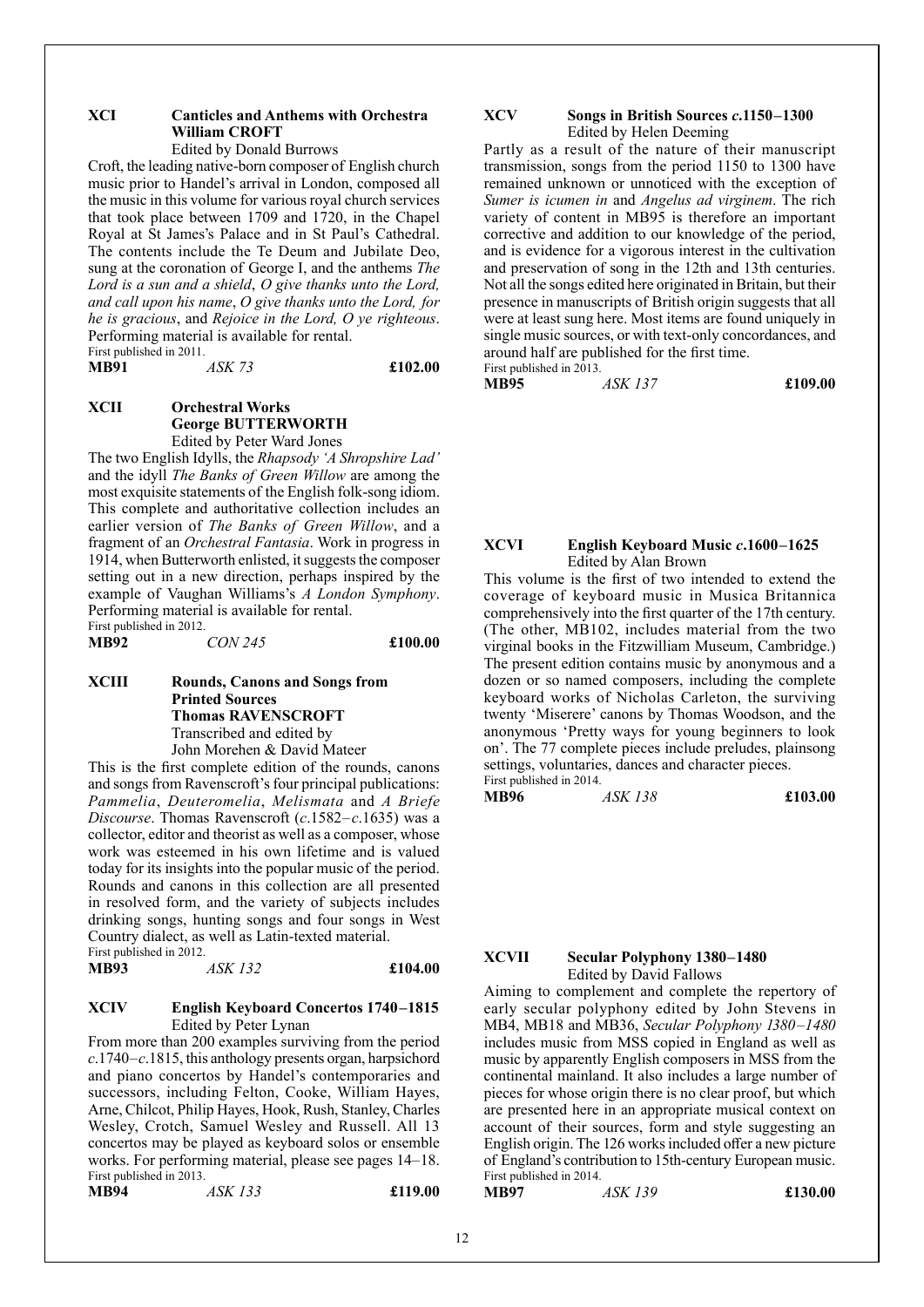#### **XCVIII Motets and Anthems Richard DERING**

#### Edited by Jonathan Wainwright

With the completion in this volume of the corpus of Richard Dering's vocal music available in modern scholarly editions, we are now in a position to acknowledge fully his contribution to 17th-century music. The contents include his entire sacred output in English: two verse anthems, two *contrafacta*, and one sacred song. There are also 18 motets for five voices and continuo, more typical of the impassioned Counter-Reformation motet style of Giovanni Gabrieli, Jan Pieterszoon Sweelinck, and another *émigré* Catholic composer, Peter Philips. First published in 2015.

**MB98** *ASK 51* **£98.00**

#### **XCIX Savoy Curtain-Raisers** Edited by Christopher O'Brien

Shedding light on a little-known aspect of late-Victorian theatre, MB99 offers full scores and librettos of two oneact operettas, produced at the Savoy Theatre and written to precede as curtain-raisers the main, full-length work of the evening. Richard D'Oyly Carte did much to cultivate the genre, initiated by *Trial by Jury* in 1875. Though all but forgotten today, the composers François Cellier (1849–1914) and Ernest Ford (1858–1919) had strong connections with Sullivan, and wrote a number of oneact works, of which only *Captain Billy* (1891) and *Mr Jericho* (1893) respectively are known to have survived. Performing material is available for rental. First published in 2015.

**MB99 £108.00**

#### **C Judith Thomas ARNE** Edited by Simon McVeigh & Peter Lynan

Although Arne's *Judith* of 1761 was commended by Charles Dibdin as an oratorio 'that does honour to the English genius', and was long recognised as an important adjunct of the Handelian form and perhaps the finest such work by a native composer before Elgar, the difficulty of establishing an authoritative performing version of the composer's only surviving work in the genre has undoubtedly contributed to its neglect. Here published in a complete, critical edition for the first time, it seems entirely fitting that this true cultural monument of 18thcentury Britain should be celebrated with the hundredth volume of Musica Britannica. Performing material is available for rental. First published in 2016.

#### **MB100 £138.00**

#### **CI Consort Music Peter PHILIPS and Richard DERING** Edited by David J Smith

Complementing their achievements as composers of Italianate vocal music represented elsewhere in the series, this volume brings together consort works by two English Catholics who left England for the continent. Philips belonged to a generation that focused on stylised dance rather than fantasia, and many of his five-part consort dances exist also as keyboard pieces. Dering was born a generation later. Whereas his five-part fantasias were core repertoire for early 17th-century viol players, interest in the stylised dance had by then begun to wane. Several of Dering's pavans and almaines survive in a single source only, and lack outer parts, which have been completed by the editor. For performing material, please see page 15. First published in 2017.

**MB101** *ASK 51 / ASK 25* **£123.00**

**CII Keyboard Music from Fitzwilliam Manuscripts** Edited by Christopher Hogwood & Alan Brown

Complementary to MB96, the 85 items in MB102 complete the coverage of the Fitzwilliam Virginal Book in Musica Britannica. With the exception of four pieces by Sweelinck available elsewhere, MB102 contains all the Fitzwilliam content not otherwise already published in individual MB virginalist-composer collections or in the three anthology volumes, MB1, MB55 and MB66. In addition, there are ten pieces from another important keyboard source in the collection of Cambridge's Fitzwilliam Museum, the Tisdale Virginal Book. The volume was a long-time project of the late Christopher Hogwood, and has been brought to completion by his co-editor Alan Brown. First published in 2017.

**MB102** *ASK 141* **£113.00**

#### **CIII Restoration Music for Three Violins, Bass Viol and Continuo** Edited by Peter Holman & John Cunningham

Music for three violins and bass formed a small yet distinctive corpus of instrumental music at the Restoration court of Charles II and in the Catholic chapel of James II. Introduced to England by the German violinist Thomas Baltzar, the genre was adopted by John Jenkins, whose ten late fantasia-suites for three violins, bass viol and continuo, together with Gottfried Finger's five sonatas for the same group of instruments, constitute the bulk of this volume. Other representative works include Baltzar's own Suite in C major and Bartholomew Isaack's Ground in A minor, all fascinating progenitors of Purcell's crowning contributions to the repertoire, his Pavan in G minor and 'Three Parts upon a Ground', which are available in the Purcell Society Edition. For performing material, please see page 17.

First published in 2018. **MB103** *ASK 142* **£107.00**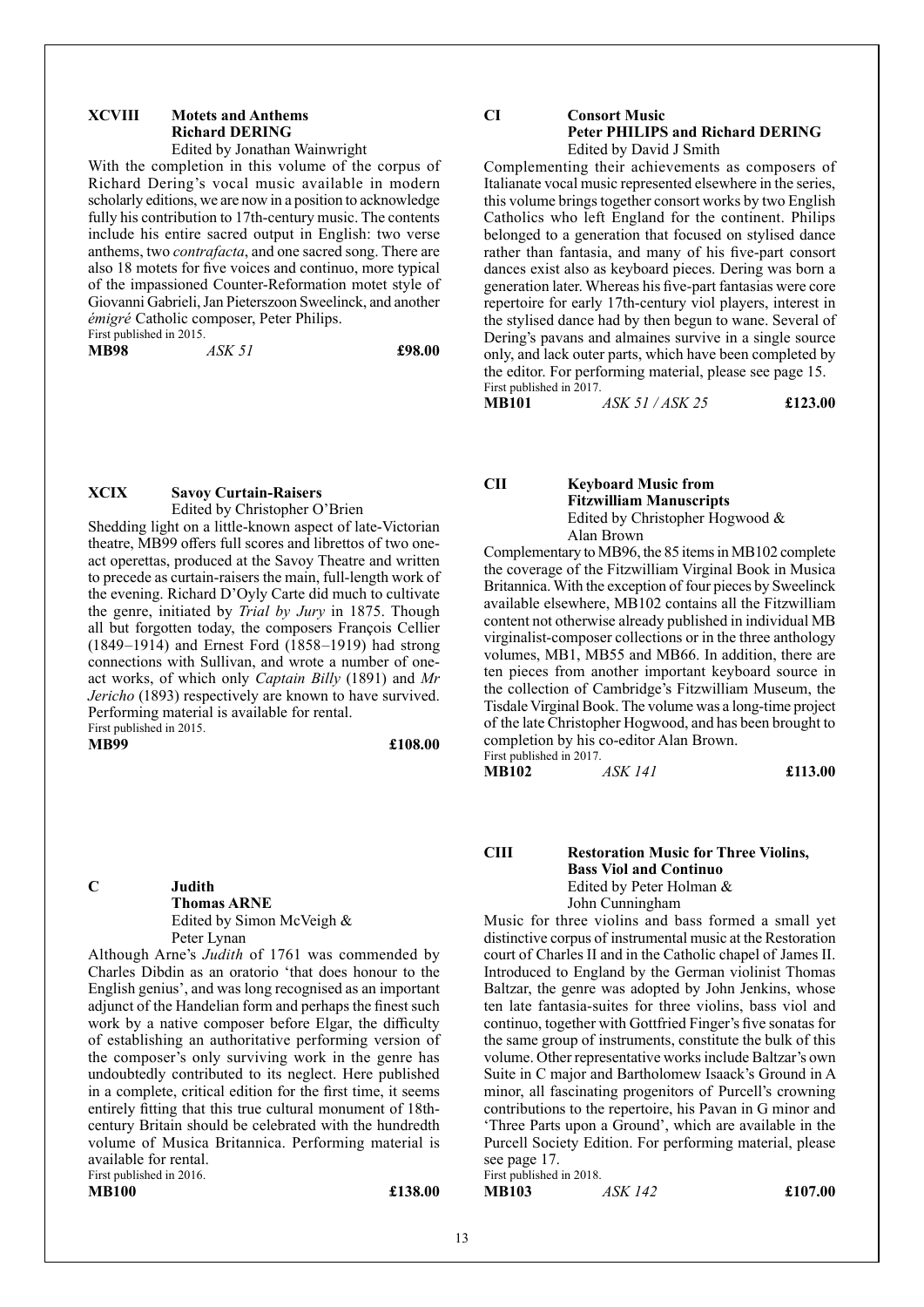#### **CIV Fantasia-Suites III John JENKINS** Edited by Andrew Ashbee

Adding to the major corpus of the composer's music for strings issued in previous volumes, the seventeen fantasiasuites of VdGS Group I, for treble, bass and organ, with the ten fantasia-suites of Group II already in MB78, are amongst Jenkins's earliest compositions in this form, following in structure but not technique the example of fantasia-suites by John Coprario. The two suites of Group IV, also for treble, bass and organ, match the nine fantasia-suites of Group III published in MB90, and like those works display a similar high level of instrumental virtuosity in their divisions. With the publication of MB104, all eight series of the composer's fantasia-suites are now available in Musica Britannica. For performing material, please see page 16. First published in 2019.

**MB104** *ASK 31* **£110.00**

#### **CV English Sacred Music George JEFFREYS** Edited by Jonathan Wainwright

Publication of the complete English sacred music of George Jeffreys (*c*.1610–1685) opens a window on the achievement of one of the few pre-Commonwealth composers wholeheartedly committed to the contemporary Italianate *stile nuovo*. Besides a quantity of sacred works in Latin, there are 26 surviving English anthems and devotional pieces, plus three settings from the Communion Service, an impressive output for someone employed for most of his life primarily as a steward to the Hatton family. Though only one of his works was published in his lifetime, Jeffreys's compositions are preserved in several autograph manuscripts that are the basis of this edition. First published in 2021.

**MB105** *ASK 143* **£125.00**

#### **CVI Complete Harpsichord Music Maurice GREENE** Edited by H Diack Johnstone

The suites, lessons and miscellaneous short pieces for harpsichord by Maurice Greene are an important and much-pirated corpus of eighteenth-century English keyboard music, complementary to the works of Handel, Thomas Roseingrave and Greene's mentor Giovanni Bononcini. The influence of the latter appears especially in the extended cadential 'rhyming' of the second halves of the many movements in binary form, a feature also found in Domenico Scarlatti's influential *Essercizi* from the same period, and in the use of Alberti-bass type figurations, rarely employed by Handel. The volume also includes a set of six overtures for the harpsichord, published by Walsh in 1745, which are arrangements of earlier orchestral originals. No. 4 can be identified as the overture to Greene's 1739 *Ode for the King's Birthday*, and it is assumed that the other five are from court odes no longer surviving. Publication in 2022.

| <b>MB106</b> | ASK 144 | Not yet |
|--------------|---------|---------|
|              |         | fixed   |

## **Offprints and Performing Editions**

*The Musica Britannica volume from which each work is taken is shown in italic after the title.*

#### **Thomas ARNE**

| Concerto No. 5 in G minor. Solo Keyboard, two Oboes,<br>Bassoon and Strings (MB94)<br>Solo Keyboard Part (with four other pieces) |        |
|-----------------------------------------------------------------------------------------------------------------------------------|--------|
| CON <sub>249</sub><br>K46                                                                                                         | £10.95 |
| Score, Wind and String Parts                                                                                                      |        |
| Y306                                                                                                                              | £25.00 |
| <b>John BLOW</b><br>And I heard a great voice. SATBB. Full Score (MB7)<br>W <sub>105</sub>                                        | £3.50  |
| Behold O God our Defender with Let my Prayer come up.<br>(FULL) SATB (MB7)                                                        |        |
| E701                                                                                                                              | £1.90  |
| God spake sometime in visions. SSAATTBB. Vocal Score<br>(MB7)                                                                     |        |
| D <sub>3</sub>                                                                                                                    | £5.25  |
| Sixteen Pieces. Organ (MB69)<br><i>CON 227</i><br>K43                                                                             | £8.75  |

| W87              | The Lord is my Shepherd. SATBB. Full Score (MB7)                                                 | £3.50 |
|------------------|--------------------------------------------------------------------------------------------------|-------|
| K44              | Twenty-five Pieces. Harpsichord (MB73)<br><i>CON 228</i>                                         | £8.75 |
| Alan BROWN (ed.) |                                                                                                  |       |
|                  | Jacobean Keyboard Music. Anthology (MB96)                                                        |       |
| K49              | CON 253                                                                                          | £8.75 |
|                  | Keyboard Solos and Duets. Six Pieces by John Amner,<br>Nicholas Carleton and John Tomkins (MB96) |       |
| K48              | <b>CON 254</b>                                                                                   | £8.75 |
| BULL, John       |                                                                                                  |       |
|                  | Ten Pieces. Early Keyboard (MB14)                                                                |       |
| K8               | <b>CON 128</b>                                                                                   | £7.00 |
|                  | Twelve Pieces. Early Keyboard (MB14)                                                             |       |
| K36              | CON 129                                                                                          | £6.00 |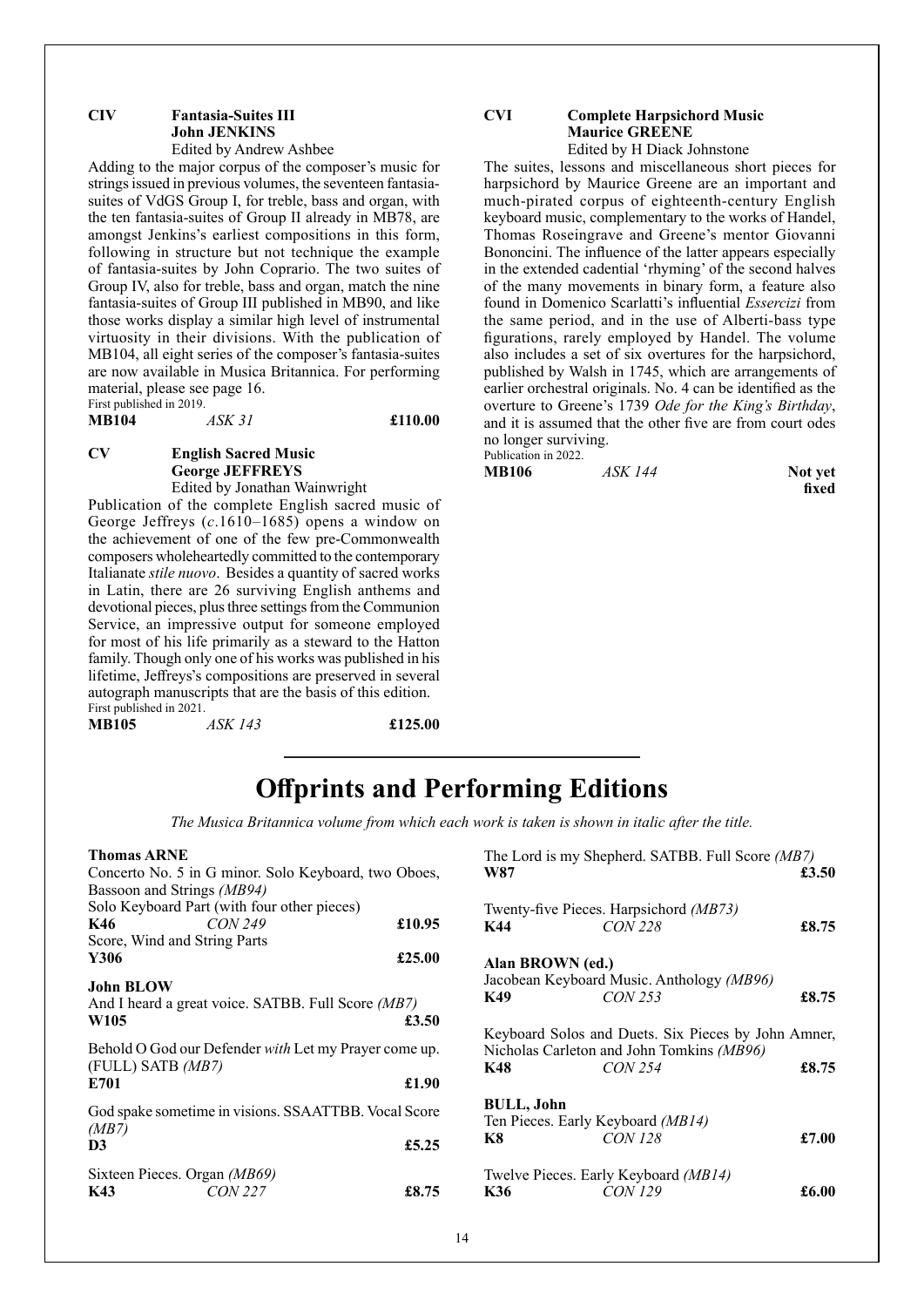| William BYRD                                                                     | Nine Pieces from My Lady Nevell's Book. Early Keyboard                                                                                                     |        |
|----------------------------------------------------------------------------------|------------------------------------------------------------------------------------------------------------------------------------------------------------|--------|
| (MB27)<br><b>K33</b>                                                             | CON 116                                                                                                                                                    | £8.00  |
| K34                                                                              | Six Sets of Variations. Early Keyboard (MB28)<br><b>CON 113</b>                                                                                            | £8.00  |
| John CALDWELL (ed.)<br>K3                                                        | Thirty-five Pieces from The Mulliner Book (MB1)<br><b>CON 111</b>                                                                                          | £10.25 |
| <b>Nicholas CARLETON</b><br>Quartet). String Parts (MB96)<br>Y328                | Four-part Fantasia. Reconstructed by Alan Brown.<br>Two Treble Viols, Tenor Viol and Bass Viol (or String                                                  | £12.50 |
| <b>François CELLIER</b><br>Captain Billy. Vocal Score (MB99)<br>D <sub>105</sub> |                                                                                                                                                            | £6.75  |
| <b>Thomas CHILCOT</b><br>Strings (MB94)                                          | Concerto Set 1 No. 2 in A minor. Solo Harpsichord and                                                                                                      |        |
| K46<br>Score and String Parts                                                    | Solo Harpsichord Part (with four other pieces)<br><b>CON 249</b>                                                                                           | £10.95 |
| Y307                                                                             |                                                                                                                                                            | £20.00 |
| of Parts (MB9)                                                                   | William COATES & Thurston DART (eds.)<br>Jacobean Consort Music. Selection of Five Fantasias and<br>Two Dances of Three Parts. For Recorders or Viols. Set |        |
| H <sub>132</sub>                                                                 | <b>CON 134</b>                                                                                                                                             | £9.00  |
| <b>Benjamin COOKE</b>                                                            | Concerto in D major. Solo Organ and Strings (MB94)<br>Solo Organ Part (with four other pieces)                                                             |        |
| K46<br>Score and String Parts                                                    | <b>CON 249</b>                                                                                                                                             | £10.95 |
| Y308                                                                             |                                                                                                                                                            | £16.50 |
| <b>William CROFT</b><br>Parts (MB88)                                             | Four Sonatas for two Violins and Continuo. Score and                                                                                                       |        |
| Y268                                                                             | ASK 73                                                                                                                                                     | £32.00 |
| Y269                                                                             | Six Sonatas for two Recorders. Individual Parts (MB88)<br>$ASK$ 73                                                                                         | £17.00 |
| Y270                                                                             | Three Sonatas for Violin and Continuo (with keyboard<br>realisation). Score and Parts (MB88)<br>ASK 73                                                     | £23.00 |
| and Parts (MB88)<br>Y266                                                         | Sonata in E major for four Violins and Continuo. Score                                                                                                     | £17.00 |
|                                                                                  | Sonata in F major for two Recorders, two Violins and                                                                                                       |        |
| Continuo. Score and Parts (MB88)<br>Y267                                         |                                                                                                                                                            | £17.00 |

| <b>William CROTCH</b><br>Concerto No. 2 in A major. Solo Organ, two Flutes,<br>Bassoon, two Trumpets, Timpani and Strings (MB94)<br>Solo Organ Part<br>Y309<br>Score and Parts<br><b>HL411</b> | £8.00<br>Rental |  |
|------------------------------------------------------------------------------------------------------------------------------------------------------------------------------------------------|-----------------|--|
| <b>Richard DERING</b><br>City Cries and Country Cries. Score and Parts (MB22)<br>H <sub>231</sub>                                                                                              | £17.50          |  |
| Consort Music of Three and Four Parts (with consort<br>music by Peter PHILIPS). Set of Parts (MB101)<br>ASK 51<br>Y343                                                                         | £20.00          |  |
| Consort Music of Five Parts (with consort music by<br>Peter PHILIPS). Set of Parts (MB101)<br>Y344<br>ASK 51                                                                                   | £45.00          |  |
| Consort Music of Six Parts (with consort music by Peter<br>PHILIPS). Set of Parts (MB101)<br>Y345<br>ASK 51                                                                                    | £35.00          |  |
| The following motets from MB87 are available in single<br>transpositions (a fourth lower than printed in MB87).                                                                                |                 |  |
| Anima Christi. CB bc<br>Y254                                                                                                                                                                   | £1.90           |  |
| Jesus auctor clementiae. B bc<br>Y255                                                                                                                                                          | £1.90           |  |
| O Domine Jesu Christe, adoro te (a). CB bc<br>Y256                                                                                                                                             | £1.90           |  |
| O sacrum convivium (ii). CB bc<br>Y257                                                                                                                                                         | £1.90           |  |
| The following motets from MB98 are available in single<br>transpositions (a fourth lower than printed in MB98).                                                                                |                 |  |
| Ave virgo gratiosa / gloriosa. SSATB bc<br>Y320                                                                                                                                                | £1.90           |  |
| Dixit Agnes gloriosa. SSATB bc<br>Y321                                                                                                                                                         | £1.90           |  |
| In lectulo meo. SSATB bc<br>Y322                                                                                                                                                               | £1.90           |  |
| Indica mihi. SSATB bc<br>Y323                                                                                                                                                                  | £1.90           |  |
| Jesu decus angelicum. SATTB bc<br>Y324                                                                                                                                                         | £1.90           |  |
| Quae est ista. SSA(or T)TB bc<br>Y325                                                                                                                                                          | £1.90           |  |
| Vidi speciosam. SSATB bc                                                                                                                                                                       |                 |  |

**Y326 £1.90**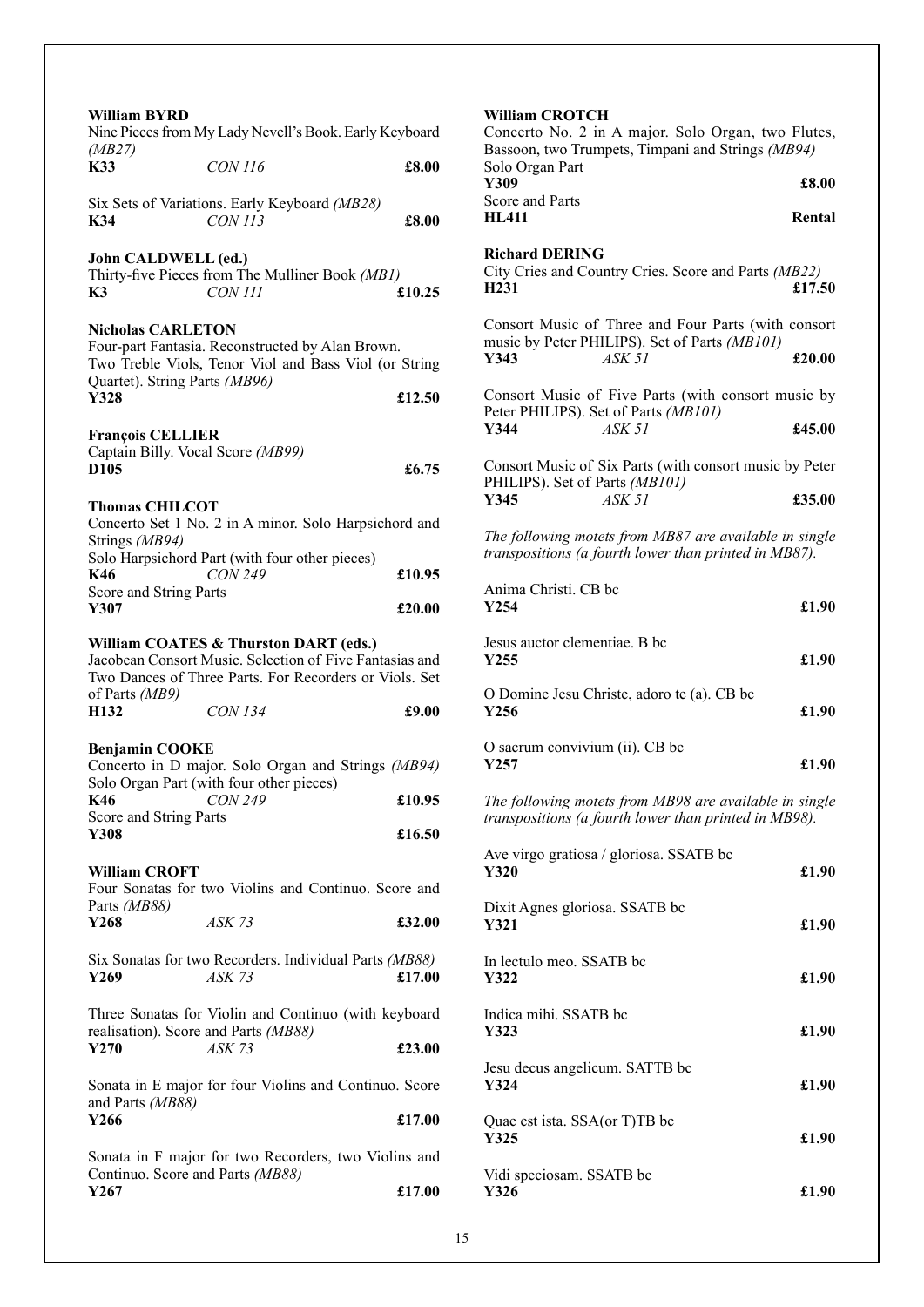| Paul DOE (ed.)<br>Elizabethan Consort Music. Sixteen Four-Part In Nomines<br>for Viols. String Parts (MB44 and MB45)<br>Y225<br>ASK 7<br><b>John DOWLAND</b><br>Ayres. Collection for four-part voices (MB6: old edition) | £23.00           | <b>James HOOK</b><br>Concerto No. 1 in 0<br>two Horns and Strin<br>Solo Keyboard Part<br>K47<br>Score, Wind and Str<br>Y313 |
|---------------------------------------------------------------------------------------------------------------------------------------------------------------------------------------------------------------------------|------------------|-----------------------------------------------------------------------------------------------------------------------------|
| <b>CON 78</b><br><b>B</b> 334<br>Sally DRAGE (ed.)<br>See Nicholas TEMPERLEY (ed.)                                                                                                                                        | £6.25            | <b>John JENKINS</b><br>Fantasia-Air Sets. Tv<br>and Organ. String Pa<br>H433                                                |
| <b>Robert FAYRFAX</b><br>Magnificat Regale. SATBaB (MB12)<br>E1204                                                                                                                                                        | £2.30            | Fantasia-Suites. Two<br>and Organ. String P<br>Y218                                                                         |
| <b>William FELTON</b><br>Concerto Op. 1 No. 1 in C major. Solo Keyboard, two<br>Oboes, Bassoon and Strings (MB94)                                                                                                         |                  | Fantasia-Suites. Two<br>and Organ. String P<br>H432                                                                         |
| Solo Keyboard Part (with four other pieces)<br>K46<br><b>CON 249</b><br>Score, Wind and String Parts<br>Y310                                                                                                              | £10.95<br>£20.00 | Fantasia-Suites. Tre<br>and Organ. String P<br>Y277                                                                         |
| <b>Alfonso FERRABOSCO THE YOUNGER</b><br>Consort Music of Five Parts. String Parts (MB81)<br>H443<br><b>ASK 19</b>                                                                                                        | £29.00           | Fantasia-Suites. Tre<br>and Organ. String P<br>Y278                                                                         |
| Four-part Fantasias for Viols. String Parts (MB62)<br>H350<br><b>ASK 19</b>                                                                                                                                               | £23.00           | Fantasia-Suites. Tre<br>Organ. String Parts<br>Y355<br>£                                                                    |
| <b>Ernest FORD</b><br>Mr Jericho. Vocal Score (MB99)<br>D <sub>106</sub>                                                                                                                                                  | £6.95            | Fantasia-Suites. Tre<br>Organ. String Parts<br>Y356                                                                         |
| <b>Orlando GIBBONS</b><br>Eight Keyboard Pieces. Early Keyboard (MB20)<br>$K26$ CON 157                                                                                                                                   | £6.80            | Fantasia-Suites. Tre<br>Organ. String Parts<br>Y357<br>Ten Fantasia-Suit                                                    |
| Nine Organ Pieces. Early Keyboard (MB20)<br>K <sub>25</sub><br><i>CON 158</i>                                                                                                                                             | £6.80            | Continuo. String Pa<br>Y350                                                                                                 |
| <b>Philip HAYES</b><br>Concerto No. 3 in F major. Solo Keyboard, two Flutes,<br>Bassoon, two Horns and Strings (MB94)<br>Solo Keyboard Part (with four other pieces)<br>K47<br><i>CON 250</i>                             | £10.95           | Thirty-two Airs. Two<br>(Viols) and Organ. S<br>Y242<br>Ł<br>Three-part Fantasia<br>Bass Viols and Orga                     |
| Score, Wind and String Parts<br>Y311                                                                                                                                                                                      | £22.50           | H396<br>Three-part Fantasias                                                                                                |
| <b>William HAYES</b><br>Concerto in D major. Solo Organ and Strings (MB94)                                                                                                                                                |                  | and Bass Viol. Strin<br>H397                                                                                                |
| Solo Organ Part (with four other pieces)<br>K46<br><b>CON 249</b><br>Score and String Parts<br>Y312                                                                                                                       | £10.95<br>£18.50 | <b>William LAWES</b><br>Fantasia-Suites. Set<br>Parts (MB60)<br>H346                                                        |
| <b>HENRY VIII</b><br>Thirty-five Compositions (MB18)<br>E1801<br>ASK 22                                                                                                                                                   | £5.75            | Fantasia-Suites. Set<br>String Parts (MB60)<br>H347                                                                         |
|                                                                                                                                                                                                                           |                  |                                                                                                                             |

| <b>James HOOK</b><br>two Horns and Strings (MB94) | Concerto No. 1 in C major. Solo Keyboard, two Flutes,                                                                            |        |
|---------------------------------------------------|----------------------------------------------------------------------------------------------------------------------------------|--------|
| K47<br>Score, Wind and String Parts               | Solo Keyboard Part (with four other pieces)<br><b>CON 250</b>                                                                    | £10.95 |
| Y313                                              |                                                                                                                                  | £30.00 |
| <b>John JENKINS</b><br>H433                       | Fantasia-Air Sets. Two Treble Viols (or Violins), Bass Viol<br>and Organ. String Parts and Continuo Realisation (MB78)<br>ASK 31 | £32.00 |
| and Organ. String Parts (MB26)<br>Y218            | Fantasia-Suites. Two Trebles (Violins), two Basses (Viols)<br>ASK 31                                                             | £23.00 |
| and Organ. String Parts (MB78)<br>H432            | Fantasia-Suites. Two Treble Viols (or Violins), Bass Viol<br>ASK 31                                                              | £26.00 |
| Y277                                              | Fantasia-Suites. Treble Viol (or Violin), Two Bass Viols<br>and Organ. String Parts (MB90, Suites 1-5)<br>ASK 31                 | £24.00 |
| Y278                                              | Fantasia-Suites. Treble Viol (or Violin), Two Bass Viols<br>and Organ. String Parts (MB90, Suites 6-9)<br>ASK 31                 | £24.00 |
| Y355                                              | Fantasia-Suites. Treble (Viol or Violin), Bass (Viol) and<br>Organ. String Parts (MB104, Suites 1-6)<br>ASK 31                   | £22.50 |
| Y356                                              | Fantasia-Suites. Treble (Viol or Violin), Bass (Viol) and<br>Organ. String Parts (MB104, Suites 7-12)<br>ASK 31                  | £22.50 |
| Y357                                              | Fantasia-Suites. Treble (Viol or Violin), Bass (Viol) and<br>Organ. String Parts (MB104, Suites 13-19)<br>ASK 31                 | £25.00 |
| Continuo. String Parts (MB103)<br>Y350            | Ten Fantasia-Suites. Three Violins, Bass Viol and<br>ASK 31 / ASK 142                                                            | £27.50 |
| Y242                                              | Thirty-two Airs. Two Treble Viols (or Violins), two Basses<br>(Viols) and Organ. String Parts (MB26)<br>ASK 31                   | £27.50 |
| H396                                              | Three-part Fantasias. Set I. Treble Viol (or Violin), two<br>Bass Viols and Organ. String Parts (MB70)<br>ASK 31                 | £25.50 |
| and Bass Viol. String Parts (MB70)<br>H397        | Three-part Fantasias. Set II. Two Treble Viols (or Violins)<br>ASK 31                                                            | £25.50 |
| William LAWES<br>Parts (MB60)                     | Fantasia-Suites. Set I. Violin, Bass Viol and Organ. String                                                                      |        |
| H346<br>String Parts (MB60)                       | ASK 70<br>Fantasia-Suites. Set II. Two Violins, Bass Viol and Organ.                                                             | £17.00 |
| H347                                              | <b>ASK 70</b>                                                                                                                    | £19.75 |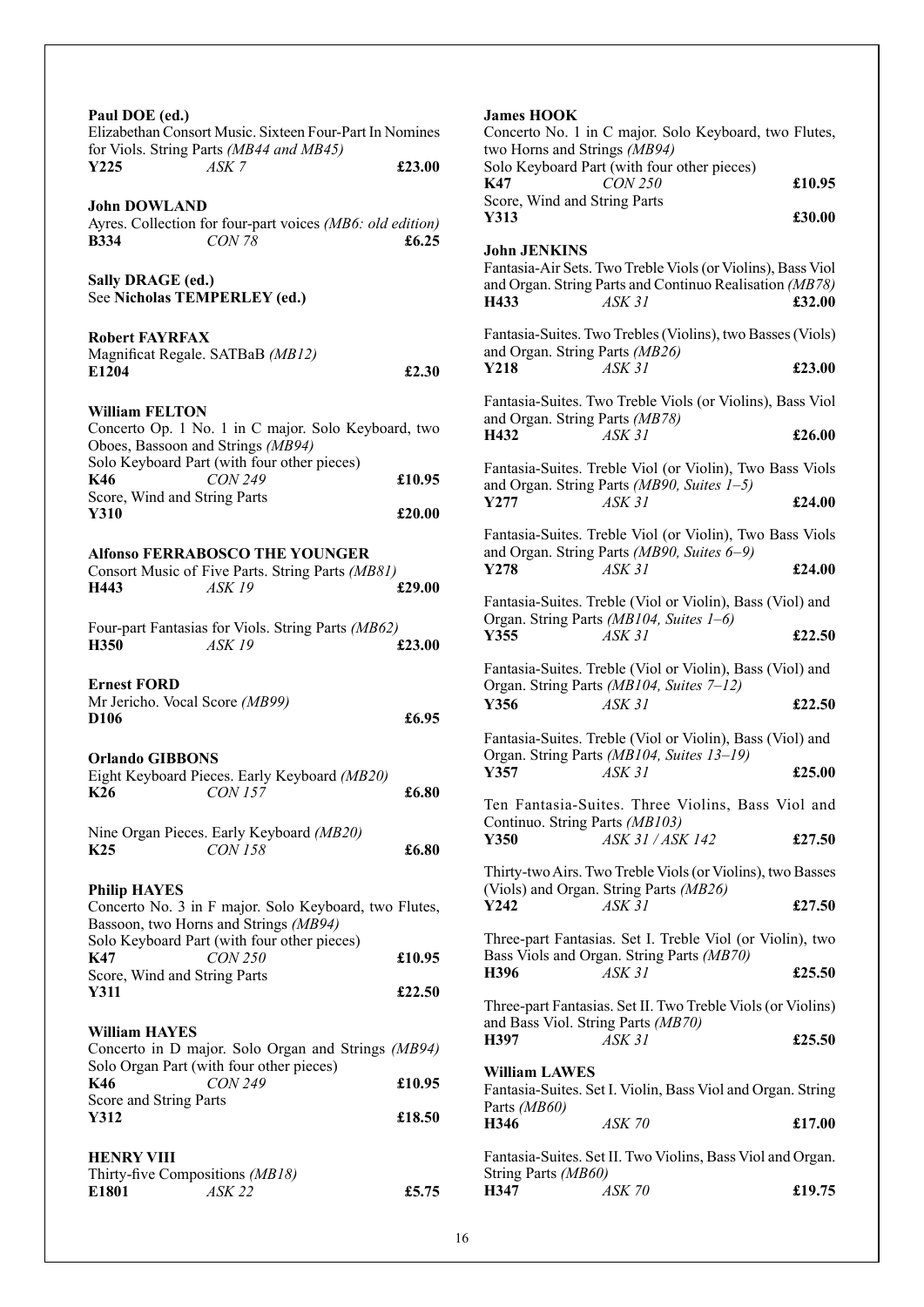| <b>Matthew LOCKE</b>                                                                                                          |        |
|-------------------------------------------------------------------------------------------------------------------------------|--------|
| Little Consort, Book 1: Suites 1–5. Score and Parts (MB31)<br>H <sub>2</sub> 82                                               | £17.25 |
| Little Consort, Book 2: Suites 6-10. Score and Parts<br>(MB31)                                                                |        |
| H306                                                                                                                          | £17.25 |
| Peter LYNAN (ed.)<br>Eighteenth-Century English Keyboard Concertos (MB94)<br>Volume 1. Solo Keyboard                          |        |
| <b>CON 249</b><br>K46                                                                                                         | £10.95 |
| Volume 2. Solo Keyboard<br>K47<br>CON 250                                                                                     | £10.95 |
| <b>Richard MICO</b>                                                                                                           |        |
| Consort Music. Set I for four Viols. Parts (MB65)<br>H359<br>ASK 86                                                           | £25.50 |
| Consort Music. Set II for two, three and five Viols. Parts                                                                    |        |
| (MB65)<br>H360<br>ASK 86                                                                                                      | £25.50 |
| <b>Hubert PARRY</b><br>Fantasie Sonata in one movement for Violin and Pianoforte.                                             |        |
| Score and Part (MB80)<br>Y202                                                                                                 | £22.50 |
| Sonata in D for Pianoforte and Violin. Score and Part                                                                         |        |
| ( <i>MB80</i> )<br>Y203                                                                                                       | £22.50 |
| Sonata [in D minor] for Violin and Pianoforte. Score and                                                                      |        |
| Part (MB80)<br>Y201                                                                                                           | £22.50 |
| <b>Peter PHILIPS</b><br>Consort Music of Three and Four Parts (with consort<br>music by Richard DERING). Set of Parts (MB101) |        |
| Y343<br><b>ASK 25</b>                                                                                                         | £20.00 |
| Consort Music of Five Parts (with consort music by<br>Richard DERING). Set of Parts (MB101)                                   |        |
| <b>ASK 25</b><br>£45.00<br>Y344                                                                                               |        |
| Consort Music of Six Parts (with consort music by                                                                             |        |
| Richard Dering). Set of Parts (MB101)                                                                                         |        |
| Y345<br><i>ASK 25</i>                                                                                                         | £35.00 |
| The following motets from MB61 are available in single<br>transpositions. All are with Organ except Y123.                     |        |
| Alma Redemptoris Mater. SATB SATB. Eb (orig. F)<br>Y96                                                                        | £2.95  |
| Ave Jesu Christe. SATB SATB. Gm (orig. Am)<br>Y97                                                                             | £2.95  |
| Ave Regina caelorum. SATB SATB. Bb (orig. C)<br>Y98                                                                           | £2.95  |
| Beati estis. SATB SATB. Bb (orig. C)<br>Y99                                                                                   | £2.95  |
| Benedicta sit sancta Trinitas. SATB SATB. D (orig. C)<br><b>Y100</b>                                                          | £2.95  |

| Benedictus Dominus. SATB SATB. Gm (orig. Am)<br>Y102              | £2.95 |
|-------------------------------------------------------------------|-------|
| Caecilia Virgo. SSAT ATBB. Am (orig. Gm)<br>Y103                  | £3.50 |
| Cum jucunditate. SATB SATB. Bb (orig. C)<br>Y104                  | £2.95 |
| Ecce tu pulchra es. SATB SATB. B $\flat$ (orig. C)<br>Y105        | £2.95 |
| Ecce vicit Leo. SATB SATB. B $\flat$ (orig. C)<br>Y106            | £2.95 |
| Exsurgens Maria. SATB SATB. Am (orig. Gm)<br>Y107                 | £3.50 |
| Gaudeamus omnes in Domino. SATB SATB. B $\flat$ (orig. C)<br>Y108 | £3.50 |
| Gaudens gaudebo in Domino. SATB SATB. B $\flat$ (orig. C)<br>Y109 | £2.95 |
| Gentes Philippus ducit. SATB SATB. D (orig. C)<br><b>Y110</b>     | £2.95 |
| Hodie concepta est. SATB SATB. Bb (orig. C)<br><b>Y111</b>        | £2.95 |
| Hodie in monte. SATB SATB. Bb (orig. C)<br><b>Y112</b>            | £2.95 |
| Hodie nobis de caelo. SATB SATB. B $\flat$ (orig. C)<br>Y113      | £3.50 |
| Jubilate Deo. SATB SATB. Am (orig. Gm)<br><b>Y114</b>             | £2.95 |
| O Pastor aeterne. SATB SATB. G (orig. F)<br>Y115                  | £2.95 |
| O quam suavis est [i]. SATB SATB. Gm (orig. Am)<br><b>Y116</b>    | £2.95 |
| O quam suavis est [ii]. SATB SATB. Am (orig. Gm)<br>Y117          | £3.50 |
| Panis sancte. SATB SATB. Gm (orig. Am)<br>Y118                    | £2.95 |
| Quae est ista. SATB SATB. Bb (orig. C)<br>Y119                    | £2.95 |
| Regina caeli laetare. SSAT SATB. G (orig. F)<br>Y120              | £3.50 |
| Salve Regina. SATB SATB. Eb (orig. F)<br>Y121                     | £2.95 |
| Tu es Petrus. SATB SATB. Bb (orig. C)<br><b>Y122</b>              | £3.50 |
| Vulnera manuum quae sunt. SATB SATB. Am (orig. Gm)<br>Y123        | £2.95 |
| <b>Thomas RAVENSCROFT (collector)</b>                             |       |
| Rounds and Canons (MB93)<br><b>B945</b><br><b>CON 252</b>         | £6.25 |
|                                                                   |       |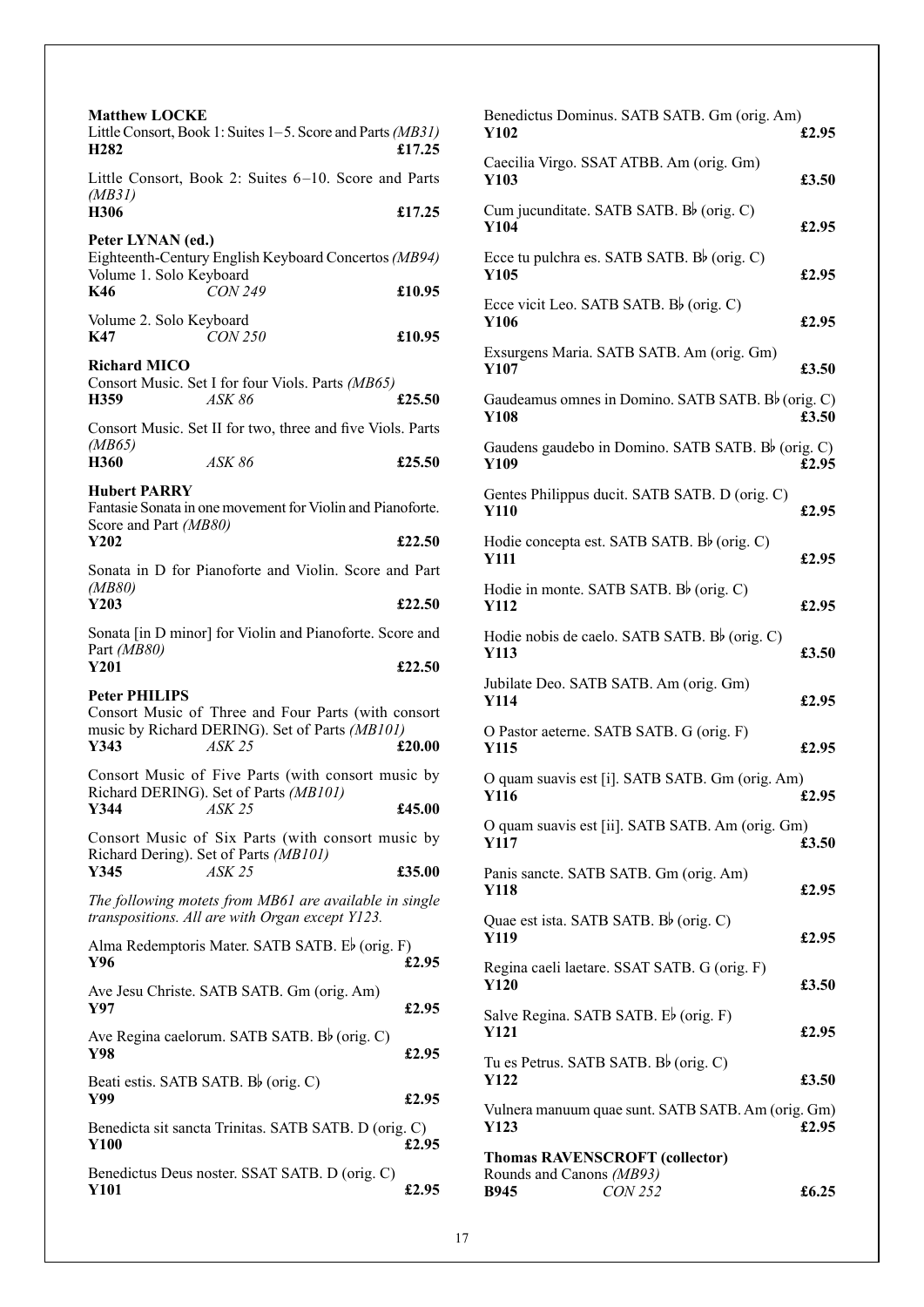#### **RESTORATION MUSIC FOR THREE VIOLINS, BASS VIOL AND CONTINUO**

| <i><b>DINDU</b></i>                                                                  | вить сопит<br>Set 1. John Jenkins: Ten Fantasia-Suites. String Parts                                                                                                  |                 |
|--------------------------------------------------------------------------------------|-----------------------------------------------------------------------------------------------------------------------------------------------------------------------|-----------------|
| (MB103)<br>Y350                                                                      | ASK 31 / ASK 142                                                                                                                                                      | £27.50          |
| (MB103)                                                                              | Set 2. Thomas Baltzar: Suite in C major; Bartholomew<br>Isaack: Ground in A minor; Nicola Matteis: Ground in<br>D minor; Gottfried Finger: Five Sonatas. String Parts |                 |
| Y351                                                                                 | <b>ASK 142</b>                                                                                                                                                        | £27.50          |
| <b>George RUSH</b><br>(MB94)                                                         | Concerto No. 3 in B <sub>p</sub> major. Solo Keyboard and Strings                                                                                                     |                 |
| K47<br>Score and String Parts                                                        | Solo Keyboard Part (with four other pieces)<br><b>CON 250</b>                                                                                                         | £10.95          |
| Y314                                                                                 |                                                                                                                                                                       | £16.50          |
| <b>William RUSSELL</b><br>Solo Organ Part<br>Y318<br>Score and Parts<br><b>HL413</b> | Concerto in G major. Solo Organ and Orchestra (MB94)                                                                                                                  | £8.50<br>Rental |
| Ian SPINK (ed.)<br>Cavalier Songs (MB33)<br><b>B325</b>                              | <b>CON 32</b>                                                                                                                                                         | £6.50           |
| <b>John STANLEY</b><br>Strings (MB94)                                                | Concerto Op. 10 No. 4 in C minor. Solo Organ and                                                                                                                      |                 |
| K47<br>Score and String Parts                                                        | Solo Organ Part (with four other pieces)<br><b>CON 250</b>                                                                                                            | £10.95          |
| Y315                                                                                 |                                                                                                                                                                       | £16.50          |
| John STEVENS (ed.)<br>instruments (MB18)<br><b>B331</b>                              | Invitation to Medieval Music, Book 5. Part-Songs from<br>the Court of Henry VIII. Selection for 1-5 voices and/or<br><b>CON 14</b>                                    | £6.25           |
|                                                                                      | Invitation to Medieval Music, Book 6. Medieval Carols.<br>For $1-3$ voices and/or instruments (MB4)                                                                   |                 |

|             | $1 \text{ or } 1 \text{ or } 0.0003$ and $\text{ or } 0.0001$ and $\text{ or } 0.001$ |       |
|-------------|---------------------------------------------------------------------------------------|-------|
| <b>B326</b> | CON20                                                                                 | £6.25 |

#### **Stephen STORACE**

Gli equivoci. Libretto. Original Italian by Lorenzo Da Ponte adapted from Shakespeare's *The Comedy of Errors*, with an English singing translation by Brian Trowell *(MB86)* **Y342 £25.00**

|     | Nicholas TEMPERLEY & Sally DRAGE (eds.)               |        |
|-----|-------------------------------------------------------|--------|
|     | Sing We Merrily: Music for Eighteenth-Century English |        |
|     | Choirs. With keyboard reductions (MB85)               |        |
| D93 | <i>ASK 129</i>                                        | £11.45 |

| <b>Thomas TOMKINS</b><br>H343         | Consort Music. Set I for three Viols. Set of Parts (MB59)<br>ASK 35                                         | £19.75 |
|---------------------------------------|-------------------------------------------------------------------------------------------------------------|--------|
| Parts (MB59)                          | Consort Music. Set II for four, five and six Viols. Set of                                                  |        |
| H344                                  | $ASK$ 35                                                                                                    | £33.00 |
| K <sub>2</sub>                        | Fifteen Dances. Early Keyboard (MB5)<br><b>CON 114</b>                                                      | £5.95  |
| K1                                    | Nine Organ Pieces. Early Keyboard (MB5)<br><b>CON 132</b>                                                   | £5.75  |
| John WARD                             |                                                                                                             |        |
| H368                                  | Consort Music of Five and Six Parts. Set of Parts (MB67)<br>ASK 40                                          | £33.00 |
| Y221                                  | Oxford Fantasias and Two-part Ayres. Set of Parts (MB83)<br>ASK40                                           | £27.50 |
| <b>Thomas WEELKES</b><br>E2301        | All people, clap your hands. SAATB (MB23)                                                                   | £1.90  |
| Quintet). String Parts (MB96)         | Five-part Pavan. Reconstructed by Alan Brown.<br>Two Treble Viols, two Tenor Viols and Bass Viol (or String |        |
| Y328                                  |                                                                                                             | £12.50 |
| E2304                                 | Gloria in Excelsis Deo. SSAATB (MB23)                                                                       | £2.30  |
| E2303                                 | Hosanna to the Son of David. SSATBB (MB23)                                                                  | £1.90  |
| E2302                                 | When David Heard. SSAATB (MB23)                                                                             | £1.90  |
| <b>Charles WESLEY</b>                 |                                                                                                             |        |
| Bassoon and Strings (MB94)            | Concerto Set 3 No. 2 in E major. Solo Organ, two Oboes,                                                     |        |
| K47                                   | Solo Organ Part (with four other pieces)<br><b>CON 250</b>                                                  | £10.95 |
| Score, Wind and String Parts          |                                                                                                             |        |
| Y316                                  |                                                                                                             | £25.00 |
| <b>Samuel WESLEY</b>                  |                                                                                                             |        |
| Solo Organ Part                       | Concerto in D major. Solo Organ and Orchestra (MB94)                                                        |        |
| Y317                                  |                                                                                                             | £8.50  |
| Score and Parts<br><b>HL412</b>       |                                                                                                             | Rental |
| <b>Robert WHITE</b>                   |                                                                                                             |        |
|                                       | Fantasias and In Nomines for four Viols. Set of Parts                                                       |        |
| (MB44)<br>Y327                        | ASK 7                                                                                                       | £20.00 |
| Six Fantasias for Organ (MB44)<br>K45 | ASK 76                                                                                                      | £8.75  |
|                                       |                                                                                                             |        |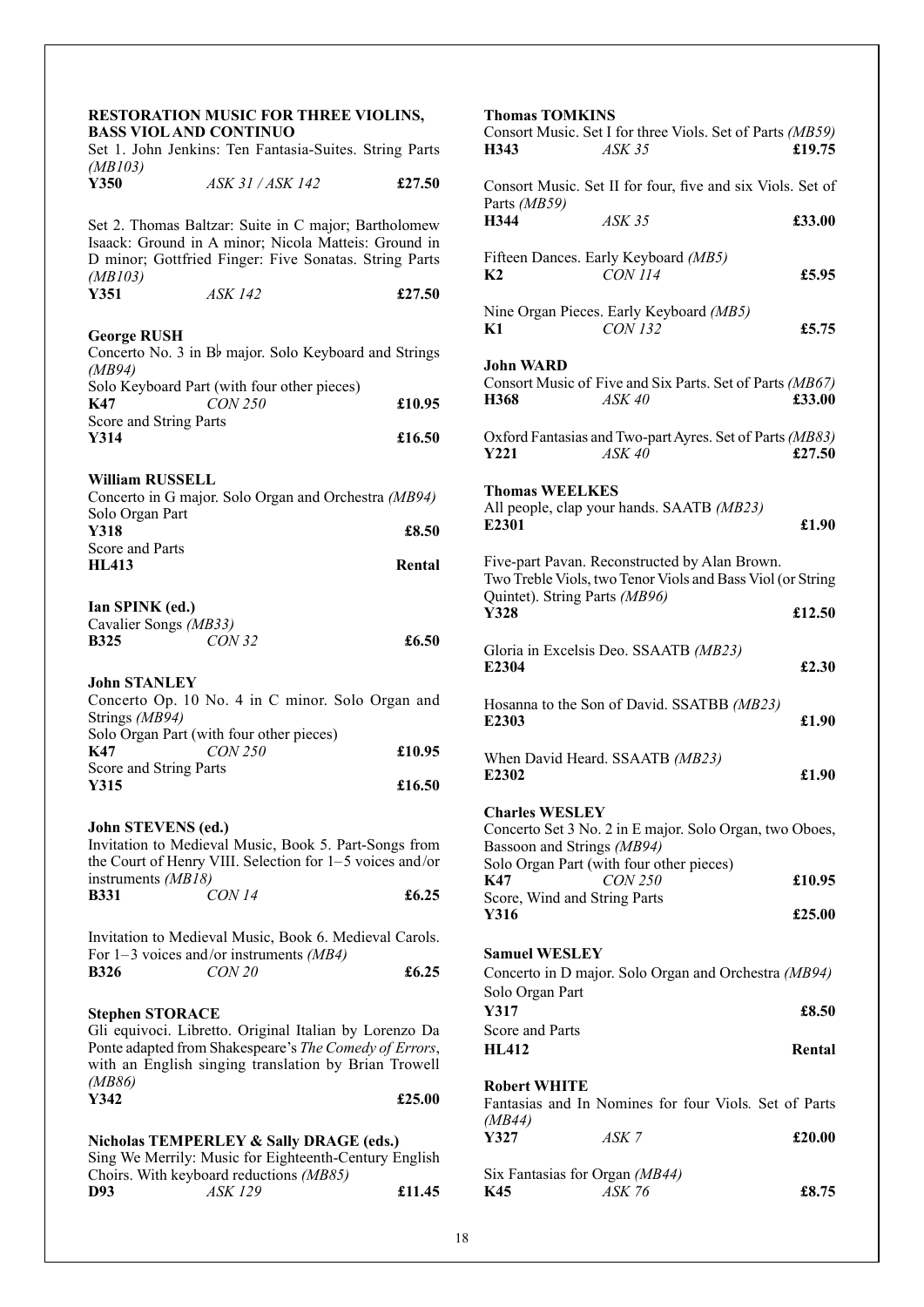## **Digital Publications**

The publishers are delighted to offer choirs the opportunity to purchase a selection of individual choral titles from Musica Britannica as **Adobe Acrobat PDF** files via the Stainer & Bell website. Music from the following volumes is currently available:

| <b>John BLOW</b><br>Anthems I: Coronation and Verse Anthems<br>Anthems II: Anthems with Orchestra<br>Anthems III: Anthems with Strings<br>Anthems IV: Anthems with Instruments                                                                                                     | MB7<br>MB50<br>MB64<br>MB79 |
|------------------------------------------------------------------------------------------------------------------------------------------------------------------------------------------------------------------------------------------------------------------------------------|-----------------------------|
| <b>John DOWLAND</b>                                                                                                                                                                                                                                                                | MB6                         |
| Ayres for Four Voices                                                                                                                                                                                                                                                              |                             |
| <b>The Eton Choirbook I</b><br>Pieces by John Browne, William Cornysh, Richard Davy, William Horwood,<br>Hugo Kellyk, Walter Lambe, Edmund Sturton, Robert Wylkynson                                                                                                               | MB10                        |
| <b>The Eton Choirbook II</b><br>Pieces by Gilbert Banester, John Browne, William Cornysh, Richard Davy,<br>Fawkyner, Robert Fayrfax, Robert Hacomplaynt, John Hampton, William Horwood,<br>Nicholas Huchyn, Richard Hygons, John Sutton, Robert Wylkynson                          | MB11                        |
| <b>The Eton Choirbook III</b><br>Pieces by John Browne, William Brygeman, William Cornysh, Richard Davy,<br>Robert Fayrfax, Holyngborne, William Horwood, Nicholas Huchyn, Hugo Kellyk,<br>Walter Lambe, Nesbett, William Stratford, (John) Sygar, Edmund Turges, Robert Wylkynson | MB12                        |
| <b>Thomas WEELKES</b><br>Collected Anthems                                                                                                                                                                                                                                         | MB23                        |
| <b>Samuel Sebastian WESLEY</b>                                                                                                                                                                                                                                                     |                             |
| Anthems I                                                                                                                                                                                                                                                                          | MB57                        |
| Anthems II                                                                                                                                                                                                                                                                         | MB63                        |
| Anthems III                                                                                                                                                                                                                                                                        | MB89                        |

Delivered to your inbox by email, each PDF file is sold with a licence to print up to ten copies (or multiples thereof by the purchase of additional licences) for use by your choir.

The PDF files are available through the secure Stainer & Bell online shop, which gives full details of each title together with a free sample of the first page.

Titles from further choral volumes will be added in due course, so please check the website for updates.